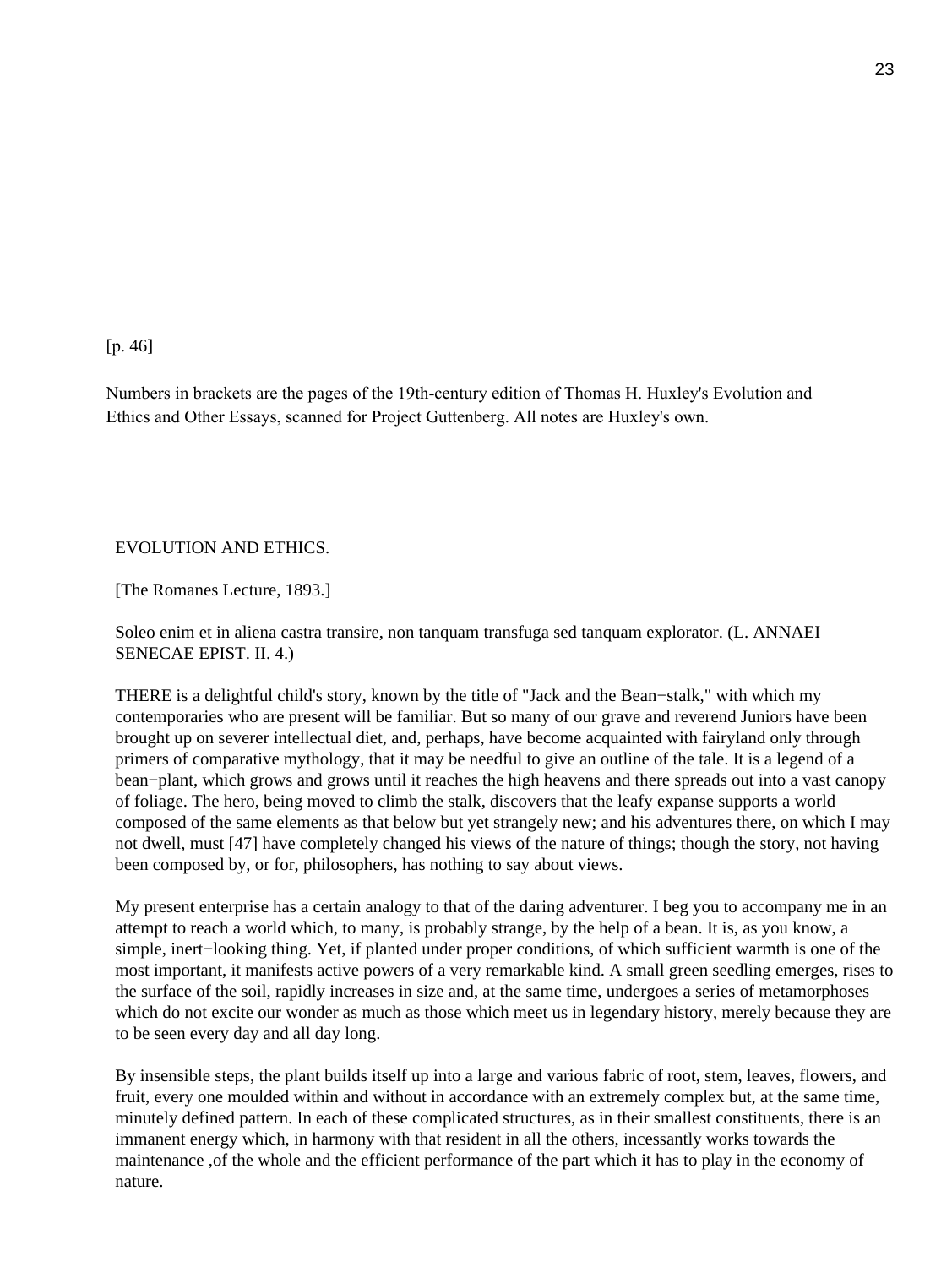[48] But no sooner has the edifice, reared with such exact elaboration, attained completeness, than it begins to crumble. By degrees, the plant withers and disappears from view, leaving behind more or fewer apparently inert and simple bodies, just like the bean from which it sprang; and, like it, endowed with the potentiality of giving rise to a similar cycle of manifestations. Neither the poetic nor the scientific imagination is put to much strain in the search after analogies with this process of going forth and, as it were, returning to the starting−point. It may be likened to the ascent and descent of a slung stone, or the course of an arrow along its trajectory. Or we may say that the living energy takes first an upward and then a downward road. Or it may seem preferable to compare the expansion of the germ into the full−grown plant, to the unfolding of a fan, or to the rolling forth and widening of a stream; and thus to arrive at the conception of "development," or "evolution." Here, as elsewhere, names are "noise and smoke"; the important point is to have a clear and adequate conception of the fact signified by a name. And, in this case, the fact is the Sisyphaean process, in the course of which, the living and growing plant passes from the relative simplicity and latent potentiality of the seed to the full epiphany of a highly differentiated type, thence to fall back to simplicity and potentiality.

[49] The value of a strong intellectual grasp of the nature of this process lies in the circumstance that what is true of the bean is true of living things in general. From very low forms up to the highest−−in the animal no less than in the vegetable kingdom−−the process of life presents the same appearance [Note 1] of cyclical evolution. Nay, we have but to cast our eyes over the rest of the world and cyclical change presents itself on all sides. It meets us in the water that flows to the sea and returns to the springs; in the heavenly bodies that wax and wane, go and return to their places; in the inexorable sequence of the ages of man's life; in that successive rise, apogee, and fall of dynasties and of states which is the most prominent topic of civil history.

As no man fording a swift stream can dip his foot twice into the same water, so no man can, with exactness, affirm of anything in the sensible world that it is.[Note 2] As he utters the words, nay, as he thinks them, the predicate ceases to be applicable; the present has become the past; the "is" should be "was." And the more we learn of the nature of things, the more evident is it that what we call rest is only unperceived activity; that seeming peace is silent but strenuous battle. In every part, at every moment, the state of the cosmos is the expression of a transitory adjustment of contending forces; a scene, of strife, in which all the combatants fall in turn. What is [50] true of each part, is true of the whole. Natural knowledge tends more and more to the conclusion that "all the choir of heaven and furniture of the earth" are the transitory forms of parcels of cosmic substance wending along the road of evolution, from nebulous potentiality, through endless growths of sun and planet and satellite; through all varieties of matter; through infinite diversities of life and thought; possibly, through modes of being of which we neither have a conception, nor are competent to form any, back to the indefinable latency from which they arose. Thus the most obvious attribute of the cosmos is its impermanence. It assumes the aspect not so much of a permanent entity as of a changeful process in which naught endures save the flow of energy and the rational order which pervades it.

We have climbed our bean−stalk and have reached a wonderland in which the common and the familiar become things new and strange. In the exploration of the cosmic process thus typified, the highest intelligence of man finds inexhaustible employment; giants are subdued to our service; and the spiritual affections of the contemplative philosopher are engaged by beauties worthy of eternal constancy.

But there is another aspect of the cosmic process, so perfect as a mechanism, so beautiful as a work of art. Where the cosmopoietic energy [51] works through sentient beings, there arises, among its other manifestations, that which we call pain or suffering. This baleful product of evolution increases in quantity and in intensity, with advancing grades of animal organization, until it attains its highest level in man. Further, the consummation is not reached in man, the mere animal; nor in man, the whole or half savage; but only in man, the member of an organized polity. And it is a necessary consequence of his attempt to live in this way; that is, under those conditions which are essential to the full development of his noblest powers.

Man, the animal, in fact, has worked his way to the headship of the sentient world, and has become the superb animal which he is, in virtue of his success in the struggle for existence. The conditions having been of a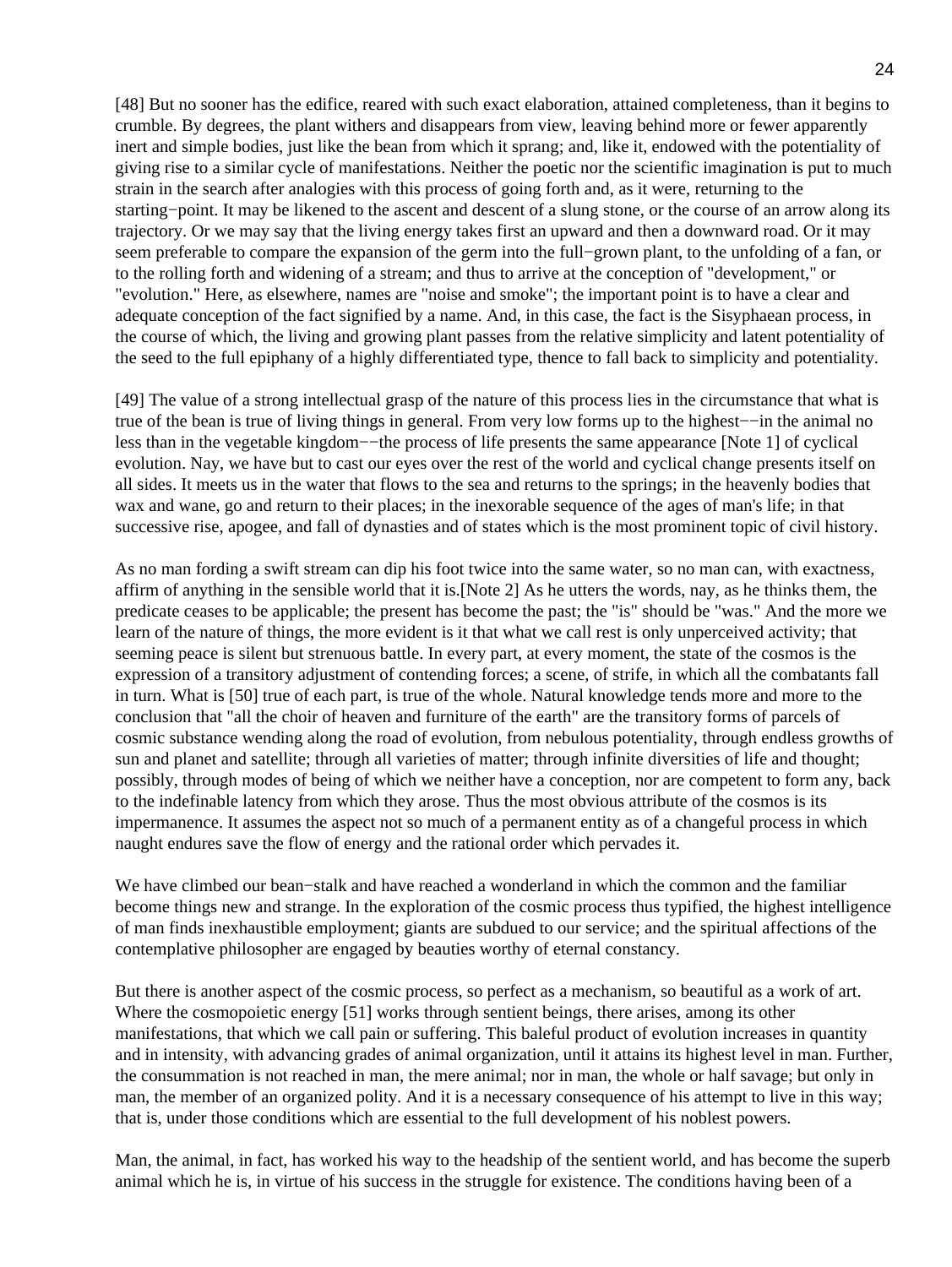certain order, man's organization has adjusted itself to them better than that of his competitors in the cosmic strife. In the case of mankind, the self−assertion, the unscrupulous seizing upon all that can be grasped, the tenacious holding of all that can be kept, which constitute the essence of the struggle for existence, have answered. For his successful progress, throughout the savage state, man has been largely indebted to those qualities which he shares with the ape and the tiger; his exceptional physical organization; his cunning, his sociability, his curiosity, and his imitativeness; his ruthless and [52] ferocious destructiveness when his anger is roused by opposition.

But, in proportion as men have passed from anarchy to social organization, and in proportion as civilization has grown in worth, these deeply ingrained serviceable qualities have become defects. After the manner of successful persons, civilized man would gladly kick down the ladder by which he has climbed. He would be only too pleased to see "the ape and tiger die." But they decline to suit his convenience; and the unwelcome intrusion of these boon companions of his hot youth into the ranged existence of civil life adds pains and griefs, innumerable and immeasurably great, to those which the cosmic process necessarily brings on the mere animal. In fact, civilized man brands all these ape and tiger promptings with the name of sins; he punishes many of the acts which flow from them as crimes; and, in extreme cases, he does his best to put an end to the survival of the fittest of former days by axe and rope.

I have said that civilized man has reached this point; the assertion is perhaps too broad and general; I had better put it that ethical man has attained thereto. The science of ethics professes to furnish us with a reasoned rule of life; to tell us what is right action and why it is so. Whatever differences of opinion may exist among experts there is a general consensus that the ape and [53] tiger methods of the struggle for existence are not reconcilable with sound ethical principles.

The hero of our story descended the bean−stalk, and came back to the common world, where fare and work were alike hard; where ugly competitors were much commoner than beautiful princesses; and where the everlasting battle with self was much less sure to be crowned with victory than a turn−to with a giant. We have done the like. Thousands upon thousands of our fellows, thousands of years ago, have preceded us in finding themselves face to face with the same dread problem of evil. They also have seen that the cosmic process is evolution; that it is full of wonder, full of beauty, and, at the same time, full of pain. They have sought to discover the bearing of these great facts on ethics; to find out whether there is, or is not, a sanction for morality in the ways of the cosmos.

Theories of the universe, in which the conception of evolution plays a leading part, were extant at least six centuries before our era. Certain knowledge of them, in the fifth century, reaches us from localities as distant as the valley of the Ganges and the Asiatic coasts of the Aegean. To the early philosophers of Hindostan, no less than to those of Ionia, the salient and characteristic feature of the phenomenal world was its [54] changefulness; the unresting flow of all things, through birth to visible being and thence to not being, in which they could discern no sign of a beginning and for which they saw no prospect of an ending. It was no less plain to some of these antique forerunners of modern philosophy that suffering is the badge of all the tribe of sentient things; that it is no accidental accompaniment, but an essential constituent of the cosmic process. The energetic Greek might find fierce joys in a world in which "strife is father and king;" but the old Aryan spirit was subdued to quietism in the Indian sage; the mist of suffering which spread over humanity hid everything else from his view; to him life was one with suffering and suffering with life.

In Hindostan, as in Ionia, a period of relatively high and tolerably stable civilization had succeeded long ages of semi−barbarism and struggle. Out of wealth and security had come leisure and refinement, and, close at their heels, had followed the malady of thought. To the struggle for bare existence, which never ends, though it may be alleviated and partially disguised for a fortunate few, succeeded the struggle to make existence intelligible and to bring the order of things into harmony with the moral sense of man, which also never ends, but, for the thinking few, becomes keen er with every increase of knowledge and with every step towards the realization of a worthy ideal of life.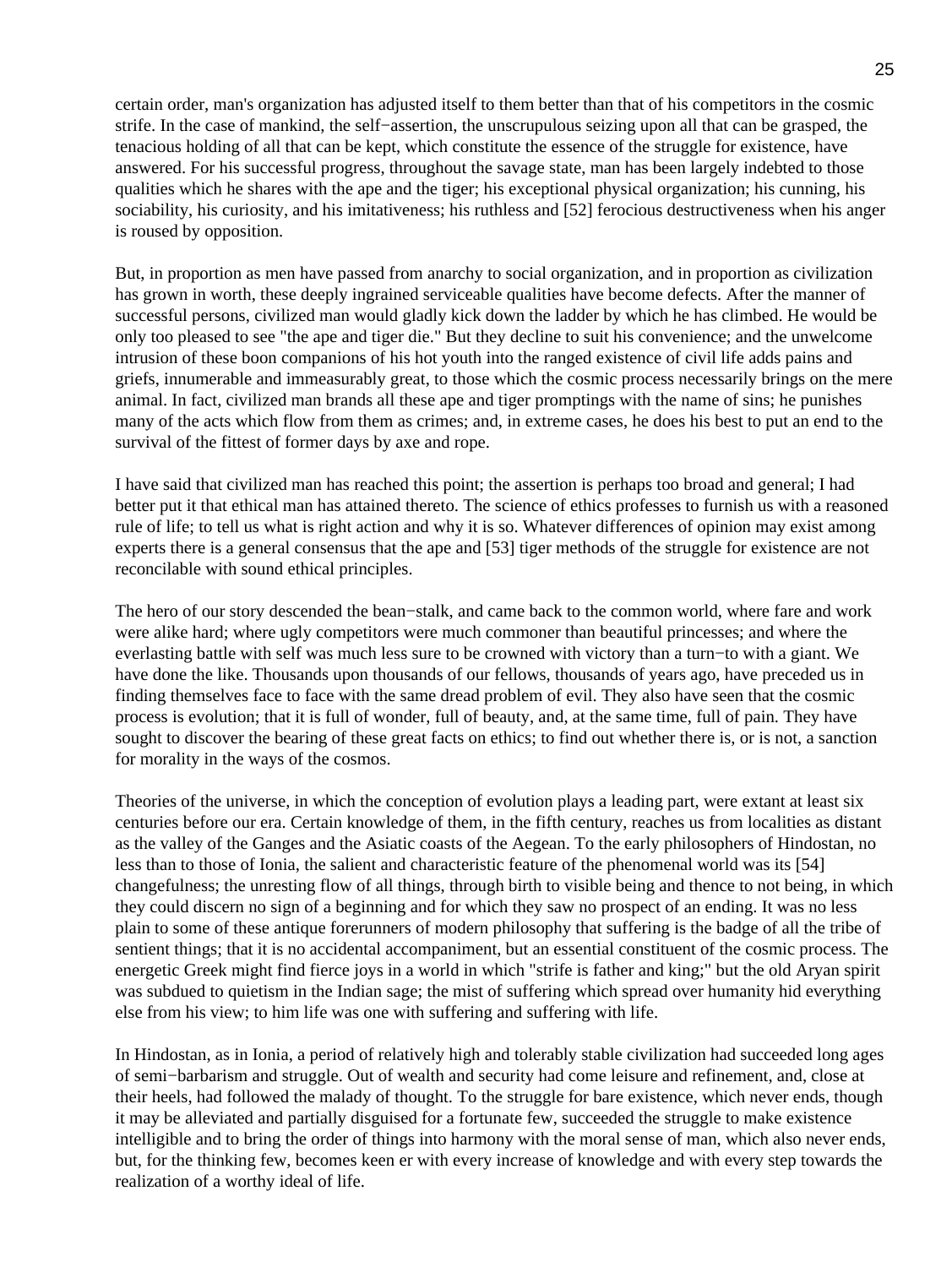[55] Two thousand five hundred years ago, the value of civilization was as apparent as it is now; then, as now, it was obvious that only in the garden of an orderly polity can the finest fruits humanity is capable of bearing be produced. But it had also become evident that the blessings of culture were not unmixed. The garden was apt to turn into a hothouse. The stimulation of the senses, the pampering of the emotions, endlessly multiplied the sources of pleasure. The constant widening of the intellectual field indefinitely extended the range of that especially human faculty of looking before and after, which adds to the fleeting present those old and new worlds of the past and the future, wherein men dwell the more the higher their culture. But that very sharpening of the sense and that subtle refinement of emotion, which brought such a wealth of pleasures, were fatally attended by a proportional enlargement of the capacity for suffering; and the divine faculty of imagination, while it created new heavens and new earths, provided them with the corresponding hells of futile regret for the past and morbid anxiety for the future. [Note 3] Finally, the inevitable penalty of over−stimulation, exhaustion, opened the gates of civilization to its great enemy, ennui; the stale and flat weariness when man delights−not, nor woman neither; when all things are vanity and vexation; and life seems not worth living except to escape the bore of dying.

[56] Even purely intellectual progress brings about its revenges. Problems settled in a rough and ready way by rude men, absorbed in action, demand renewed attention and show themselves to be still unread riddles when men have time to think. The beneficent demon, doubt, whose name is Legion and who dwells amongst the tombs of old faiths, enters into mankind and thenceforth refuses to be cast out. Sacred customs, venerable dooms of ancestral wisdom, hallowed by tradition and professing to hold good for all time, are put to the question. Cultured reflection asks for their credentials; judges them by its own standards; finally, gathers those of which it approves into ethical systems, in which the reasoning is rarely much more than a decent pretext for the adoption of foregone conclusions.

One of the oldest and most important elements in such systems is the conception of justice. Society is impossible unless those who are associated agree to observe certain rules of conduct towards one another; its stability depends on the steadiness with which they abide by that agreement; and, so far as they waver, that mutual trust which is the bond of society is weakened or destroyed. Wolves could not hunt in packs except for the real, though unexpressed, understanding that they should not attack one another during the chase. The most rudimentary polity is a pack of men living under the like tacit, or expressed, [57] understanding; and having made the very important advance upon wolf society, that they agree to use the force of the whole body against individuals who violate it and in favour of those who observe it. This observance of a common understanding, with the consequent distribution of punishments and rewards according to accepted rules, received the name of justice, while the contrary was called injustice. Early ethics did not take much note of the animus of the violator of the rules. But civilization could not advance far, without the establishment of a capital distinction between the case of involuntary and that of wilful misdeed; between a merely wrong action and a guilty one. And, with increasing refinement of moral appreciation, the problem of desert, which arises out of this distinction, acquired more and more theoretical and practical importance. If life must be given for life, yet it was recognized that the unintentional slayer did not altogether deserve death; and, by a sort of compromise between the public and the private conception of justice, a sanctuary was provided in which he might take refuge from the avenger of blood.

The idea of justice thus underwent a gradual sublimation from punishment and reward according to acts, to punishment and reward according to desert; or, in other words, according to motive. Righteousness, that is, action from right motive, [58] not only became synonymous with justice, but the positive constituent of innocence and the very heart of goodness.

Now when the ancient sage, whether Indian or Greek, who had attained to this conception of goodness, looked the world, and especially human life, in the face, he found it as hard as we do to bring the course of evolution into harmony with even the elementary requirement of the ethical ideal of the just and the good.

If there is one thing plainer than another, it is that neither the pleasures nor the pains of life, in the merely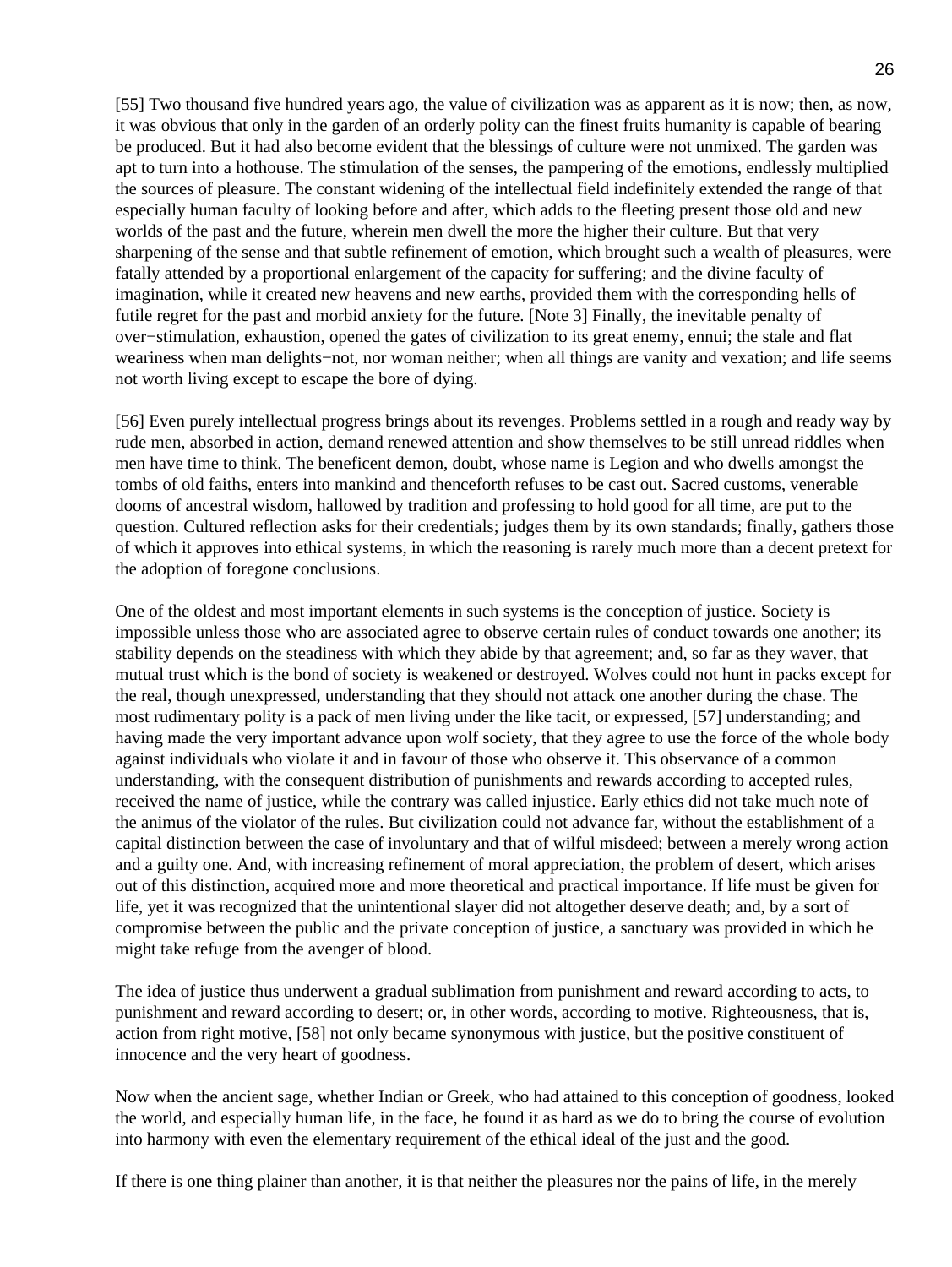animal world, are distributed according to desert; for it is admittedly impossible for the lower orders of sentient beings, to deserve either the one or the other. If there is a generalization from the facts of human life which has the assent of thoughtful men in every age and country, it is that the violator of ethical rules constantly escapes the punishment which he deserves; that the wicked flourishes like a green bay tree, while, the righteous begs his bread; that the sins of the fathers are visited upon the children; that, in the realm of nature, ignorance is punished just as severely as wilful wrong; and that thousands upon thousands of innocent beings suffer for the crime, or the unintentional trespass of one.

Greek and Semite and Indian are agreed upon [59] this subject. The book of Job is at one with the "Works and Days" and the Buddhist Sutras; the Psalmist and the Preacher of Israel, with the Tragic Poets of Greece. What is a more common motive of the ancient tragedy in fact, than the unfathomable injustice of the nature of things; what is more deeply felt to be true than its presentation of the destruction of the blameless by the work of his own hands, or by the fatal operation of the sins of others? Surely Oedipus was pure of heart; it was the natural sequence of events—−the cosmic process—–which drove him, in all innocence, to slay his father and become the husband of his mother, to the desolation of his people and his own headlong ruin. Or to step, for a moment, beyond the chronological limits I have set myself, what constitutes the sempiternal attraction of Hamlet but the appeal to deepest experience of that history of a no less blameless dreamer, dragged, in spite of himself, into a world out of joint involved in a tangle of crime and misery, created by one of the prime agents of the cosmic process as it works in and through man?

Thus, brought before the tribunal of ethics, the cosmos might well seem to stand condemned. The conscience of man revolted against the moral indifference of nature, and the microcosmic atom should have found the illimitable macrocosm guilty. But few, or none, ventured to record that verdict.

[60] In the great Semitic trial of this issue, Job takes refuge in silence and submission; the Indian and the Greek, less wise perhaps, attempt to reconcile the irreconcilable and plead for the defendant. To this end, the Greeks invented Theodicies; while the Indians devised what, in its ultimate form, must rather be termed a Cosmodicy. For, although Buddhism recognizes gods many and lords many, they are products of the cosmic process; and transitory, however long enduring, manifestations of its eternal activity. In the doctrine of transmigration, whatever its origin, Brahminical and Buddhist speculation found, ready to hand[Note 4] the means of constructing a plausible vindication of the ways of the cosmos to man. If this world is full of pain and sorrow; if grief and evil fall, like the rain, upon both the just and the unjust; it is because, like the rain, they are links in the endless chain of natural causation by which past, present, and future are indissolubly connected; and there is no more injustice in the one case than in the other. Every sentient being is reaping as it has sown; if not in this life, then in one or other of the infinite series of antecedent existences of which it is the latest term. The present distribution of good and evil is, therefore, the algebraical sum of accumulated positive and negative deserts; or, rather, it depends on the floating balance of the account. For it was not thought necessary that a complete settlement [61] should ever take place. Arrears might stand over as a sort of "hanging gale;" a period of celestial happiness just earned might be succeeded by ages of torment in a hideous nether world, the balance still overdue for some remote ancestral error. [Note 5]

Whether the cosmic process looks any more moral than at first, after such a vindication, may perhaps be questioned. Yet this plea of justification is not less plausible than others; and none but very hasty thinkers will reject it on the ground of inherent absurdity. Like the doctrine of evolution itself, that of transmigration has its roots in the world of reality; and it may claim such support as the great argument from analogy is capable of supplying.

Everyday experience familiarizes us with the facts which are grouped under the name of heredity. Every one of us bears upon him obvious marks of his parentage, perhaps of remoter relationships. More particularly, the sum of tendencies to act in a certain way, which we call "character," is often to be traced through a long series of progenitors and collaterals. So we may justly say that this "character"−−this moral and intellectual essence of a man−−does veritably pass over from one fleshly tabernacle to another, and does really transmigrate from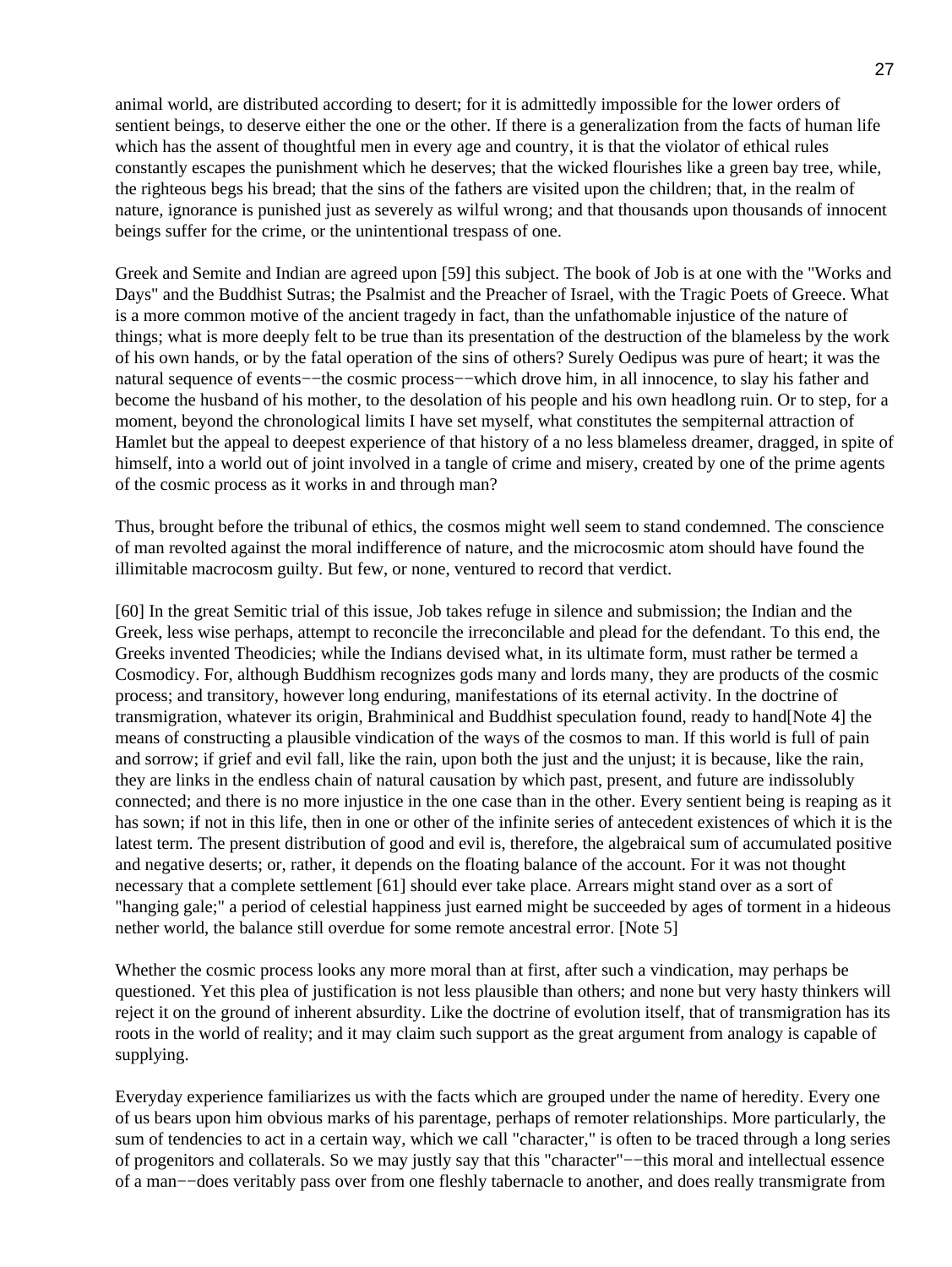generation to generation. In the new−born infant, the character of the stock lies latent, and the Ego is little more [62] than a bundle of potentialities. But, very early, these become acutalities; from childhood to age they manifest themselves in dulness or brightness, weakness or strength, viciousness or uprightness; and with each feature modified by confluence with another character, if by nothing else, the character passed on to its incarnation in new bodies.

The Indian philosophers called character, as thus defined, "karma."[Note 6] It is this karma which passed from life to life and linked them in the chain of transmigrations; and they held that it is modified in each life, not merely by confluence of parentage, but by its own acts. They were, in fact, strong believers in the theory, so much disputed just at present, of the hereditary transmission of acquired characters. That the manifestation of the tendencies of a character may be greatly facilitated, or impeded, by conditions, of which self−discipline, or the absence of it, are among the most important, is indubitable; but that the character itself is modified in this way is by no means so certain; it is not so sure that the transmitted character of an evil liver is worse, or that of a righteous man better, than that which he received. Indian philosophy, however, did not admit of any doubt on this subject; the belief in the influence of conditions, notably of self−discipline, on the karma was not merely a necessary postulate of its theory of retribution, but it presented [63] the only way of escape from the endless round of transmigrations.

The earlier forms of Indian philosophy agreed with those prevalent in our own times, in supposing the existence of a permanent reality, or "substance," beneath the shifting series of phenomena, whether of matter or of mind. The substance of the cosmos was "Brahma," that of the individual man "Atman;" and the latter was separated from the former only, if I may so speak, by its phenomenal envelope, by the casing of sensations, thoughts and desires, pleasures and pains, which make up the illusive phantasmagoria of life. This the ignorant take for reality; their "Atman" therefore remains eternally imprisoned in delusions, bound by the fetters of desire and scourged by the whip of misery. But the man who has attained enlightenment sees that the apparent reality is mere illusion, or, as was said a couple of thousand years later, that there is nothing good nor bad but thinking makes it so. If the cosmos is just "and of our pleasant vices makes instruments to scourge us," it would seem that the only way to escape from our heritage of evil is to destroy that fountain of desire whence our vices flow; to refuse any longer to be the instruments of the evolutionary process, and withdraw from the struggle for existence. If the karma is modifiable by self−discipline, if its coarser desires, one after another, can be extinguished, the ultimate [64] fundamental desire of self−assertion, or the desire to be, may also be destroyed. [Note 7] Then the bubble of illusion will burst, and the freed individual "Atman" will lose itself in the universal "Brahma."

Such seems to have been the pre−Buddhistic conception of salvation, and of the way to be followed by those who would attain thereto. No more thorough mortification of the flesh has ever been attempted than−that achieved by the Indian ascetic anchorite; no later monachism has so nearly succeeded in reducing the human mind to that condition of impassive quasi−somnambulism, which, but for its acknowledged holiness, might run the risk of being confounded with idiocy.

And this salvation, it will be observed, was to be attained through knowledge, and by action based on that knowledge; just as the experimenter, who would obtain a certain physical or chemical result, must have a knowledge of the natural laws involved and the persistent disciplined will adequate to carry out all the various operations required. The supernatural, in our sense of the term, was entirely excluded. There was no external power which could affect the sequence of cause and effect which gives rise to karma; none but the will of the subject of the karma which could put an end to it.

Only one rule of conduct could be based upon the remarkable theory of which I have endeavoured to give a reasoned outline. It was folly to continue [65] to exist when an overplus of pain was certain; and the probabilities in favour of the increase of misery with the prolongation of existence, were so overwhelming. Slaying the body only made matters worse; there was nothing for it but to slay the soul by the voluntary arrest of all its activities. Property, social ties, family affections, common companionship, must be abandoned; the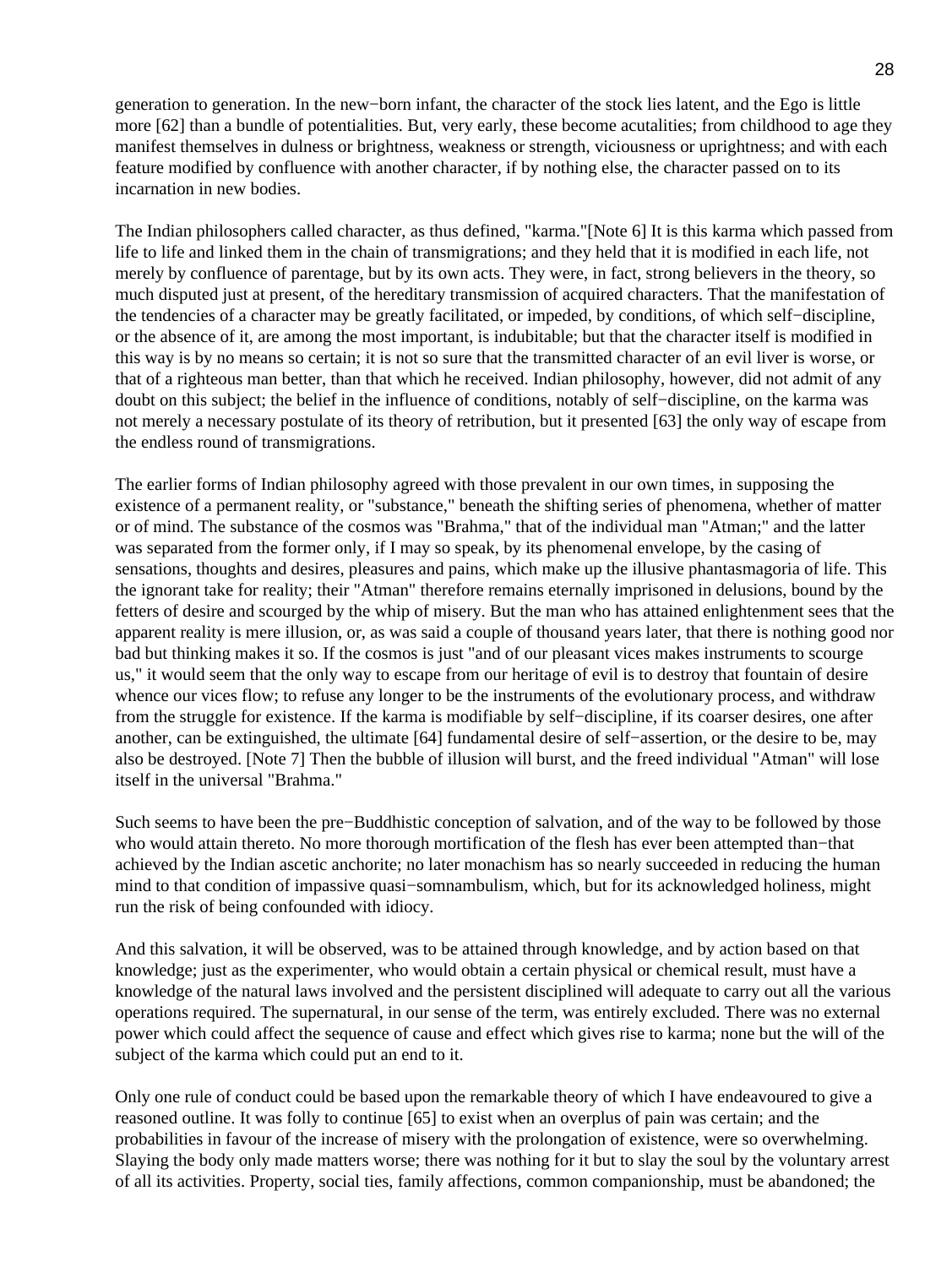most natural appetites, even that for food, must be suppressed, or at least minimized; until all that remained of a man was the impassive, extenuated, mendicant monk, self−hypnotised into cataleptic trances, which the deluded mystic took for foretastes of the final union with Brahma.

The founder of Buddhism accepted the chief postulates demanded by his predecessors. But he was not satisfied with the practical annihilation involved in merging the individual existence in the unconditioned−−the Atman in Brahma. It would seem that the admission of the existence of any substance whatever−−even of the tenuity of that which has neither quality nor energy and of which no predicate whatever can be asserted−−appeared to him to be a danger and a snare. Though reduced to a hypostatized negation, Brahma was not to be trusted; so long as entity was there, it might conceivably resume the weary round of evolution, with all its train of immeasurable miseries. Gautama got rid of even that [66] shade of a shadow of permanent existence by a metaphysical tour de force of great interest to the student of philosophy, seeing that it supplies the wanting half of Bishop Berkeley's well−known idealistic argument.

Granting the premises, I am not aware of any escape from Berkeley's conclusion, that the "substance" of matter is a metaphysical unknown quantity, of the existence of which there is no proof. What Berkeley does not seem to have so clearly perceived is that the non−existence of a substance of mind is equally arguable; and that the result of the impartial applications of his reasonings is the reduction of the All to coexistences and sequences of phenomena, beneath and beyond which there is nothing cognoscible. It is a remarkable indication of the subtlety of Indian speculation that Gautama should have seen deeper than the greatest of modern idealists; though it must be admitted that, if some of Berkeley's reasonings respecting the nature of spirit are pushed home, they reach pretty much the same conclusion. [Note 8]

Accepting the prevalent Brahminical doctrine that the whole cosmos, celestial, terrestrial, and infernal, with its population of gods and other celestial beings, of sentient animals, of Mara and his devils, is incessantly shifting through recurring cycles of production and destruction, in each of which every human being has his transmigratory [67] representative, Gautama proceeded to eliminate substance altogether; and to reduce the cosmos to a mere flow of sensations, emotions, volitions, and thoughts, devoid of any substratum. As, on the surface of a stream of water, we see ripples and whirlpools, which last for a while and then vanish with the causes that gave rise to them, so what seem individual existences are mere temporary associations of phenomena circling round a centre, "like a dog tied to a post." In the whole universe there is nothing permanent, no eternal substance either of mind or of matter. Personality is a metaphysical fancy; and in very truth, not only we, but all things, in the worlds without end of the cosmic phantasmagoria, are such stuff as dreams are made of.

What then becomes of karma? Karma remains untouched. As the peculiar form of energy we call magnetism may be transmitted from a loadstone to a piece of steel, from the steel to a piece of nickel, as it may be strengthened or weakened by the conditions to which it is subjected while resident in each piece, so it seems to have been conceived that karma might be transmitted from one phenomenal association to another by a sort of induction. However this may be, Gautama doubtless had a better guarantee for the abolition of transmigration, when no wrack of substance, either of Atman or of Brahma, was left behind; when, in short, a man had but to [68] dream that he willed not to dream, to put an end to all dreaming.

This end of life's dream is Nirvana. What Nirvana is the learned do not agree. But, since the best original authorities tell us there is neither desire nor activity, nor any possibility of phenomenal reappearance for the sage who has entered Nirvana, it may be safely said of this acme of Buddhistic philosophy–−"the rest is silence."

[Note 9] Thus there is no very great practical disagreement between Gautama and his predecessors with respect to the end of action; but it is otherwise as regards the means to that end. With just insight into human nature, Gautama declared extreme ascetic practices to be useless and indeed harmful. The appetites and the passions are not to be abolished by mere mortification of the body; they must, in addition, be attacked on their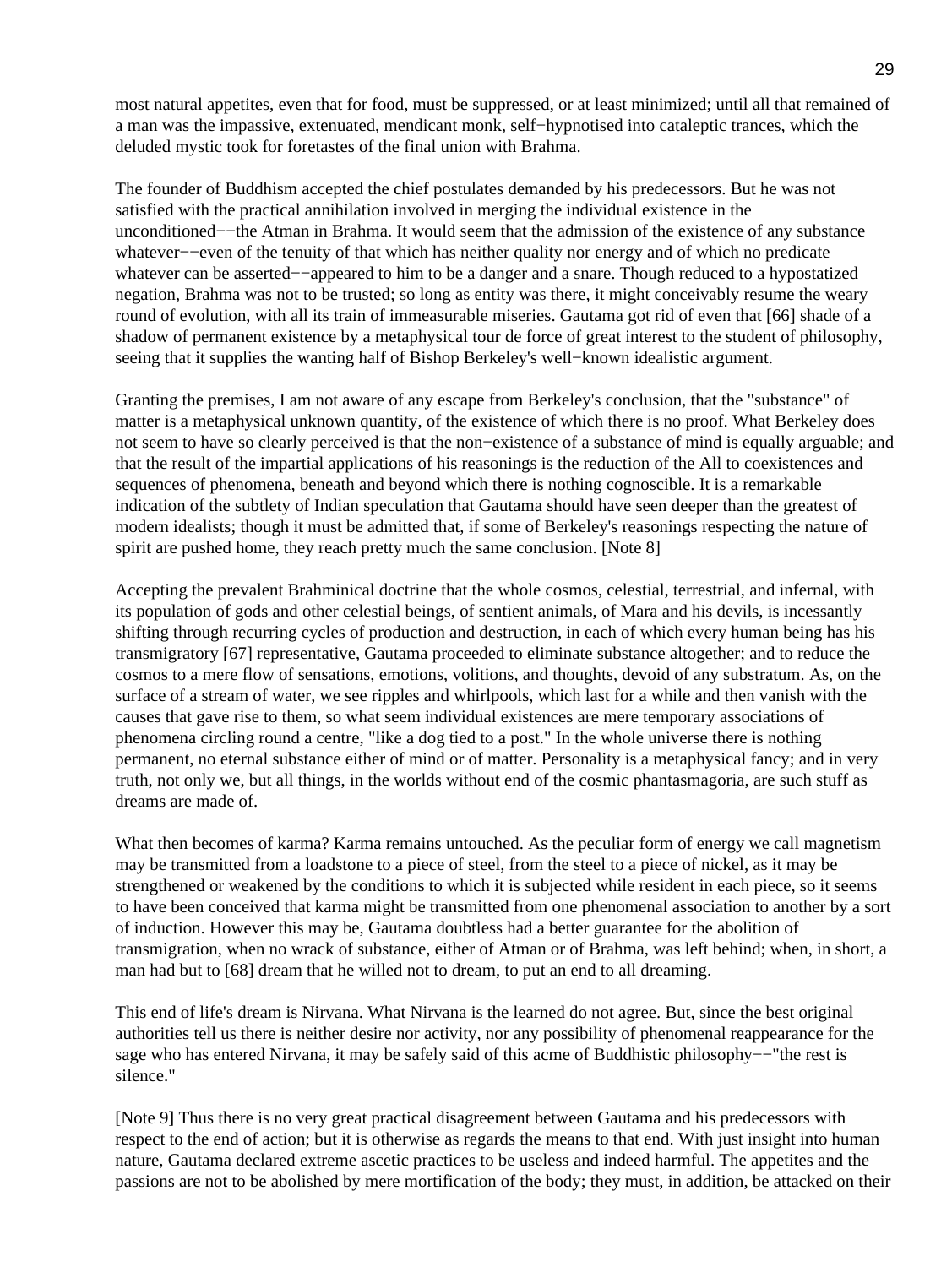own ground and conquered by steady cultivation of the mental habits which oppose them; by universal benevolence; by the return of good for evil; by humility; by abstinence from evil thought; in short, by total renunciation of that self−assertion which is the essence of the cosmic process.

Doubtless, it is to these ethical qualities that Buddhism owes its marvellous success.[Note 10] A system which knows no God in the western sense; which denies a soul to man; which counts the belief in immortality a blunder and the hope of it a sin; [69] which refuses any efficacy to prayer and sacrifice; which bids men look to nothing but their own efforts for salvation; which, in its original purity, knew nothing of vows of obedience, abhorred intolerance, and never sought the aid of the secular arm; yet spread over a considerable moiety of the Old World with marvellous rapidity, and is still, with whatever base admixture of foreign superstitions, the dominant creed of a large fraction of mankind.

Let us now set our faces westwards, towards Asia Minor and Greece and Italy, to view the rise and progress of another philosophy, apparently independent, but no less pervaded by the conception of evolution.[Note 11]

The sages of Miletus were pronounced evolutionists; and, however dark may be some of the sayings of Heracleitus of Ephesus, who was probably a contemporary of Gautama, no better expressions of the essence of the modern doctrine of evolution can be found than are presented by some of his pithy aphorisms and striking metaphors. [Note 12] Indeed, many of my present auditors must have observed that, more than once, I have borrowed from him in the brief exposition of the theory of evolution with which this discourse commenced.

But when the focus of Greek intellectual activity shifted to Athens, the leading minds [70] concentrated their attention upon ethical problems. Forsaking the study of the macrocosm for that of the microcosm, they lost the key to the thought of the great Ephesian, which, I imagine, is more intelligible to us than it was to Socrates, or to Plato. Socrates, more especially, set the fashion of a kind of inverse agnosticism, by teaching that the problems of physics lie beyond the reach of the human intellect; that the attempt to solve them is essentially vain; that the one worthy object of investigation is the problem of ethical life; and his example was followed by the Cynics and the later Stoics. Even the comprehensive knowledge and the penetrating intellect of Aristotle failed to suggest to him that in holding the eternity of the world, within its present range of mutation, he was making a retrogressive step. The scientific heritage of Heracleitus passed into the hands neither of Plato nor of Aristotle, but into those of Democritus. But the world was not yet ready to receive the great conceptions of the philosopher of Abdera. It was reserved for the Stoics to return to the track marked out by the earlier philosophers; and, professing themselves disciples of Heracleitus, to develop the idea of evolution systematically. In doing this, they not only omitted some characteristic features of their master's teaching, but they made additions altogether foreign to it. One of the most influential of these importations was the transcendental [71] theism which had come into vogue. The restless, fiery energy, operating according to law, out of which all things emerge and into which they return, in the endless successive cycles of the great year; which creates and destroys worlds as a wanton child builds up, and anon levels, sand castles on the seashore; was metamorphosed into a material world−soul and decked out with all the attributes of ideal Divinity; not merely with infinite power and transcendent wisdom, but with absolute goodness.

The consequences of this step were momentous. For if the cosmos is the effect of an immanent, omnipotent, and infinitely beneficent cause, the existence in it of real evil, still less of necessarily inherent evil, is plainly inadmissible. [Note 13] Yet the universal experience of mankind testified then, as now, that, whether we look within us or without us, evil stares us in the face on all sides; that if anything is real, pain and sorrow and wrong are realities.

It would be a new thing in history if a priori philosophers were daunted by the factious opposition of experience; and the Stoics were the last men to allow themselves to be beaten by mere facts. "Give me a doctrine and I will find the reasons for it," said Chrysippus. So they perfected, if they did not invent, that ingenious and plausible form of pleading, the Theodicy; for the purpose of showing firstly, that there is no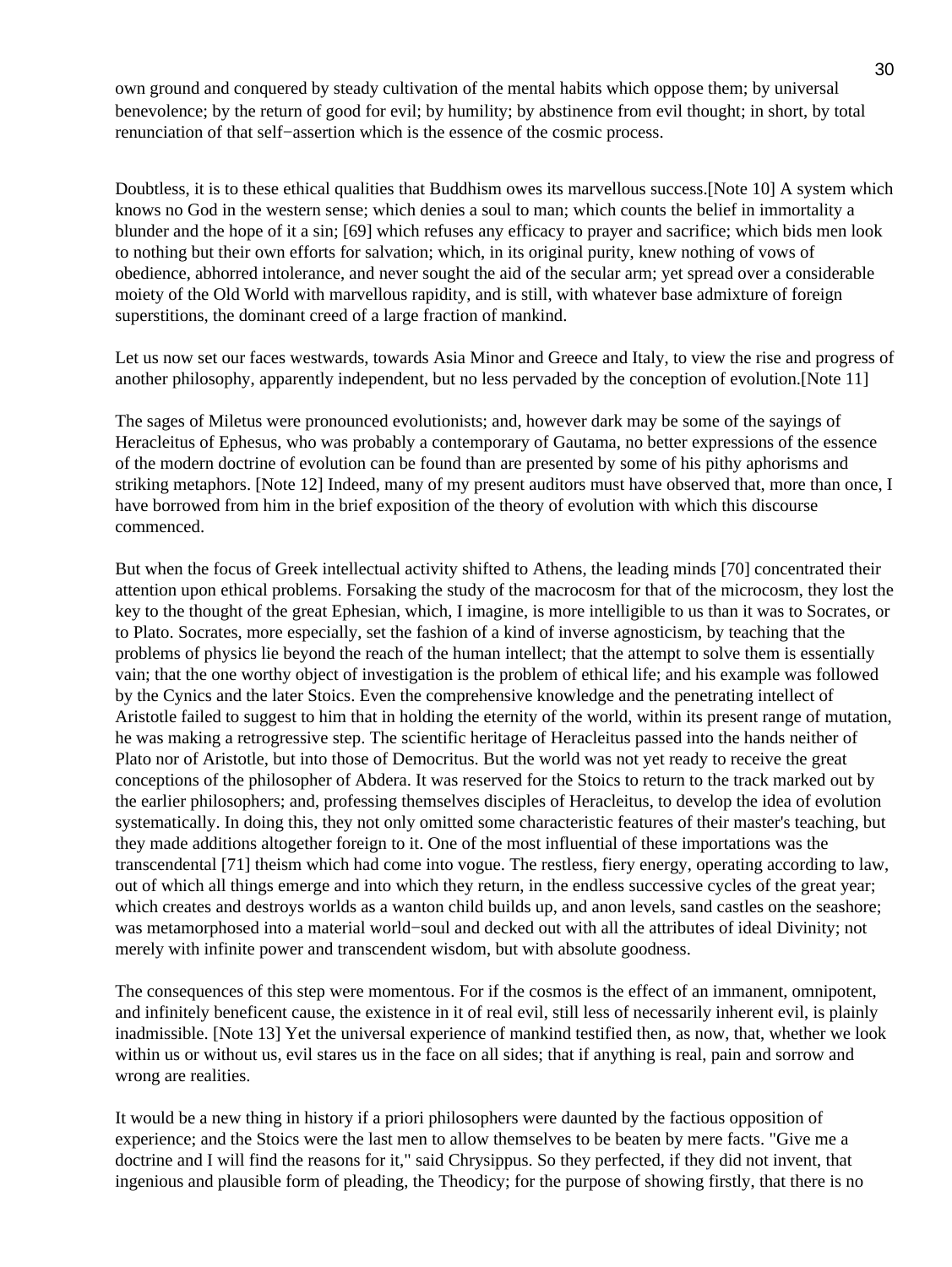such [72] thing as evil; secondly, that if there is, it is the necessary correlate of good; and, moreover, that it is either due to our own fault, or inflicted for our benefit. Theodicies have been very popular in their time, and I believe that a numerous, though somewhat dwarfed, progeny of them still survives. So far as I know, they are all variations of the theme set forth in those famous six lines of the "Essay on Man," in which Pope sums up Bolingbroke's reminiscences of stoical and other speculations of this kind−−

"All nature is but art, unknown to thee; All chance, direction which thou canst not see; All discord, harmony not understood; All partial evil, universal good; And spite of pride, in erring reason's spite, One truth is clear: whatever is is right."

Yet, surely, if there are few more important truths than those enunciated in the first triad, the second is open to very grave objections. That there is a "soul of good in things evil" is unquestionable; nor will any wise man deny the disciplinary value of pain and sorrow. But these considerations do not help us to see why the immense multitude of irresponsible sentient beings, which cannot profit by such discipline, should suffer; nor why, among the endless possibilities open to omnipotence−−that of sinless, happy existence among the rest−−the actuality in which sin and misery abound should be that selected.

[73] Surely it is mere cheap rhetoric to call arguments which have never yet been answered by even the meekest and the least rational of Optimists, suggestions of the pride of reason. As to the concluding aphorism, its fittest place would be as an inscription in letters of mud over the portal of some "stye of Epicurus"[Note 14]; for that is where the logical application of it to practice would land men, with every aspiration stifled and every effort paralyzed. Why try to set right what is right already? Why strive to improve the best of all possible worlds? Let us eat and drink, for as today all is right, so to−morrow all will be.

But the attempt of the Stoics to blind themselves to the reality of evil, as a necessary concomitant of the cosmic process, had less success than that of the Indian philosophers to exclude the reality of good from their purview. Unfortunately, it is much easier to shut one's eyes to good than to evil. Pain and sorrow knock at our doors more loudly than pleasure and happiness; and the prints of their heavy footsteps are less easily effaced. Before the grim realities of practical life the pleasant fictions of optimism vanished. If this were the best of all possible worlds, it nevertheless proved itself a very inconvenient habitation for the ideal sage.

The stoical summary of the whole duty of man, "Live according to nature," would seem to imply that the cosmic process is an exemplar for human [74] conduct. Ethics would thus become applied Natural History. In fact, a confused employment of the maxim, in this sense, has done immeasurable mischief in later times. It has furnished an axiomatic foundation for the philosophy of philosophasters and for the moralizing of sentimentalists. But the Stoics were, at bottom, not merely noble, but sane, men; and if we look closely into what they really meant by this ill−used phrase, it will be found to present no justification for the mischievous conclusions that have been deduced from it.

In the language of the Stoa, "Nature" was a word of many meanings. There was the "Nature" of the cosmos and the "Nature" of man. In the latter, the animal "nature," which man shares with a moiety of the living part of the cosmos, was distinguished from a higher "nature." Even in this higher nature there were grades of rank. The logical faculty is an instrument which may be turned to account for any purpose. The passions and the emotions are so closely tied to the lower nature that they may be considered to be pathological, rather than normal, phenomena. The one supreme, hegemonic, faculty, which constitutes the essential "nature" of man, is most nearly represented by that which, in the language of a later philosophy, has been called the pure reason. It is this "nature" which holds up the ideal of the supreme good and demands absolute submission of the will to its behests. It is [75] which commands all men to love one another, to return good for evil, to regard one another as fellow−citizens of one great state. Indeed, seeing that the progress towards perfection of a civilized state, or polity, depends on the obedience of its members to these commands, the Stoics sometimes termed the pure reason the "political" nature. Unfortunately, the sense of the adjective has undergone so much modification, that the application of it to that which commands the sacrifice of self to the common good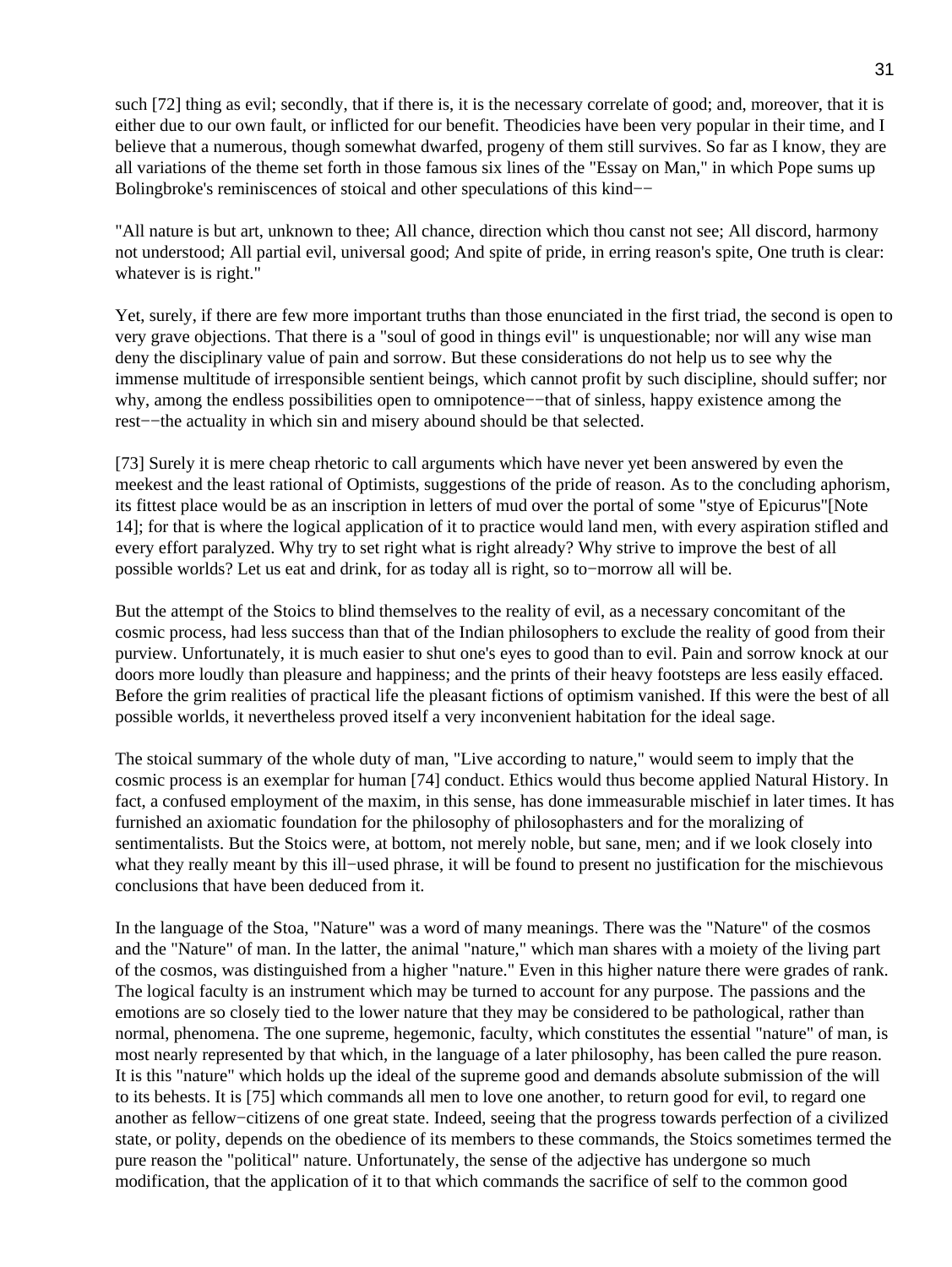But what part is played by the theory of evolution in this view of ethics? So far as I can discern, the ethical system of the Stoics, which is essentially intuitive, and reverences the categorical imperative as strongly as that of any later moralists, might have been just what it was if they had held any other theory; whether that of special creation, on the one side, or that of the eternal existence of the present order, on the other.[Note 16] To the Stoic, the cosmos had no importance for the conscience, except in so far as he chose to think it a pedagogue to virtue. The pertinacious optimism of our philosophers hid from them the actual state of the case. It prevented them from seeing that cosmic nature is no school of virtue, but the headquarters of the enemy of ethical nature. The logic of facts was necessary to convince them [76] that the cosmos works through the lower nature of man, not for righteousness, but against it. And it finally drove them to confess that the existence of their ideal "wise man" was incompatible with the nature of things; that even a passable approximation to that ideal was to be attained only at the cost of renunciation of the world and mortification, not merely of the flesh, but of all human affections. The state of perfection was that "apatheia"[Note 17] in which desire, though it may still be felt, is powerless to move the will, reduced to the sole function of executing the commands of pure reason. Even this residuum of activity was to be regarded as a temporary loan, as an efflux of the divine world−pervading spirit, chafing at its imprisonment in the flesh,−until such time as death enabled it to return to its source in the all−pervading logos.

I find it difficult to discover any very great difference between Apatheia and Nirvana, except that stoical speculation agrees with pre–Buddhistic philosophy, rather than with the teachings of Gautama, in so far as it postulates a permanent substance equivalent to "Brahma" and "Atman;" and that, in stoical practice, the adoption of the life of the mendicant cynic was held to be more a counsel of perfection than an indispensable condition of the higher life.

Thus the extremes touch. Greek thought and [77] Indian thought set out from ground common to both, diverge widely, develop under very different physical and moral conditions, and finally converge to practically the same end.

The Vedas and the Homeric epos set before us a world of rich and vigorous life, full of joyous fighting men

That ever with a frolic welcome took The thunder and the sunshine ....

and who were ready to brave the very Gods themselves when their blood was up. A few centuries pass away, and under the influence of civilization the descendants of these men are "sicklied o'er with the pale cast of thought"−−frank pessimists, or, at best, make−believe optimists. The courage of the warlike stock may be as hardly tried as before, perhaps more hardly, but the enemy is self. The hero has become a monk. The man of action is replaced by the quietist, whose highest aspiration is to be the passive instrument of the divine Reason. By the Tiber, as by the Ganges, ethical man admits that the cosmos is too strong for him; and, destroying every bond which ties him to it by ascetic discipline, he seeks salvation in absolute renunciation.[Note 18]

Modern thought is making a fresh start from the base whence Indian and Greek philosophy set out; and, the human mind being very much what [78] it was six−and−twenty centuries ago, there is no ground for wonder if it presents indications of a tendency to move along the old lines to the same results.

We are more than sufficiently familiar with modern pessimism, at least as a speculation; for I cannot call to mind that any of its present votaries have sealed their faith by assuming the rags and the bowl of the mendicant Bhikku, or the cloak and the wallet of the Cynic. The obstacles placed in the way of sturdy vagrancy by an unphilosophical police have, perhaps, proved too formidable for philosophical consistency. We also know modern speculative optimism, with its perfectibility of the species, reign of peace, and lion and lamb transformation scenes; but one does not hear so much of it as one did forty years ago; indeed, I imagine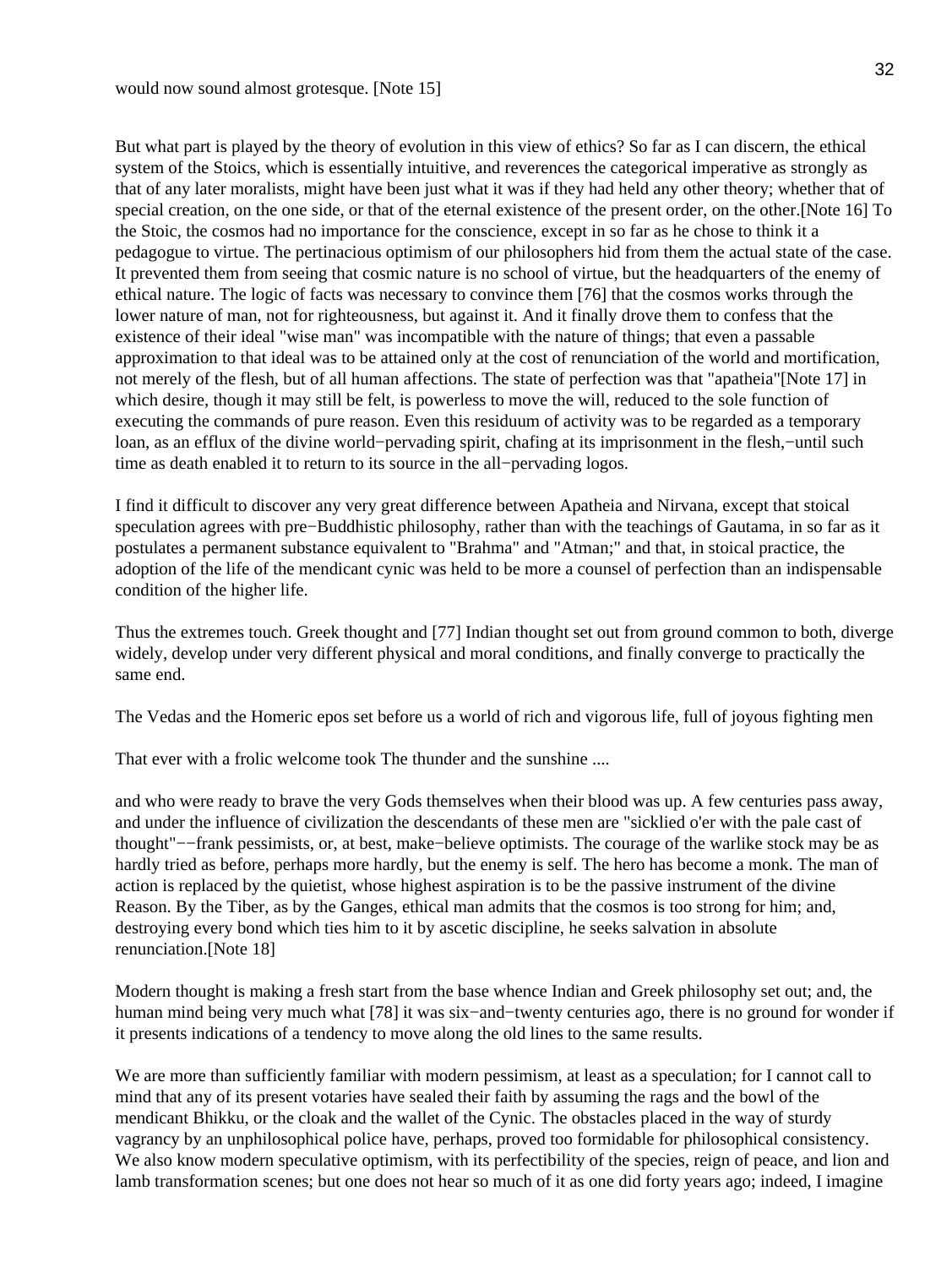it is to be met with more commonly at the tables of the healthy and wealthy, than in the congregations of the wise. The majority of us, I apprehend, profess neither pessimism nor optimism. We hold that the world is neither so good, nor so bad, as it conceivably might be; and, as most of us have reason, now and again, to discover that it can be. Those who have failed to experience the joys that make life worth living are, probably, in as small a minority as those who have never known the griefs that rob existence of its savour and turn its richest fruits into mere dust and ashes.

[79] Further, I think I do not err in assuming that, however diverse their views on philosophical and religious matters, most men are agreed that the proportion of good and evil in life may be very sensibly affected by human action. I never heard anybody doubt that the evil may be thus increased, or diminished; and it would seem to follow that good must be similarly susceptible of addition or subtraction. Finally, to my knowledge, nobody professes to doubt that, so far forth as we possess a power of bettering things, it is our paramount duty to use it and to train all our intellect and energy to this supreme service of our kind.

Hence the pressing interest of the question, to what extent modern progress in natural knowledge, and, more especially, the general outcome of that progress in the doctrine of evolution, is competent to help us in the great work of helping one another?

The propounders of what are called the "ethics of evolution," when the "evolution of ethics" would usually better express the object of their speculations, adduce a number of more or less interesting facts and more or less sound arguments in favour of the origin of the moral sentiments, in the same way as other natural phenomena, by a process of evolution. I have little doubt, for my own part, that they are on the right track; but as the immoral sentiments have no less been evolved, there is, so far, as much natural sanction for the [80] one as the other. The thief and the murderer follow nature just as much as the philanthropist. Cosmic evolution may teach us how the good and the evil tendencies of man may have come about; but, in itself, it is incompetent to furnish any better reason why what we call good is preferable to what we call evil than we had before. Some day, I doubt not, we shall arrive at an understanding of the evolution of the Aesthetic faculty; but all the understanding in the world will neither increase nor diminish the force of the intuition that this is beautiful and that is ugly.

There is another fallacy which appears to me to pervade the so−called "ethics of evolution." It is the notion that because, on the whole, animals and plants have advanced in perfection of organization by means of the struggle for existence and the consequent "survival of the fittest;" therefore men in society, men as ethical beings, must look to the same process to help them towards perfection. I suspect that this fallacy has arisen out of the unfortunate ambiguity of the phrase "survival of the fittest." "Fittest" has a connotation of "best;" and about "best" there hangs a moral flavour. In cosmic nature, however, what is "fittest" depends upon the conditions. Long since [Note 19], I ventured to point out that if our hemisphere were to cool again, the survival of the fittest might bring about, in the vegetable kingdom, a population of more and more stunted and humbler [81] and humbler organisms, until the "fittest" that survived might be nothing but lichens, diatoms, and such microscopic organisms as those which give red snow its colour; while, if it became hotter, the pleasant valleys of the Thames and Isis might, be uninhabitable by any animated beings save those that flourish in a tropical jungle. They, as the fittest, the best adapted to the changed conditions, would survive.

Men in society are undoubtedly subject to the cosmic process. As among other animals, multiplication goes on without cessation, and involves severe competition for the means of support. The struggle for existence tends to eliminate those less fitted to adapt themselves to the circumstances of their existence. The strongest, the most self−assertive, tend to tread down the weaker. But the influence of the cosmic process on the evolution of society is the greater the more rudimentary its civilization. Social progress means a checking of the cosmic, process at every step and the substitution for it of another, which may be called the ethical process; the end of which is not the survival of those who may happen to be the fittest, in respect of the whole of the conditions which obtain, but of those who are ethically the best.[Note 20]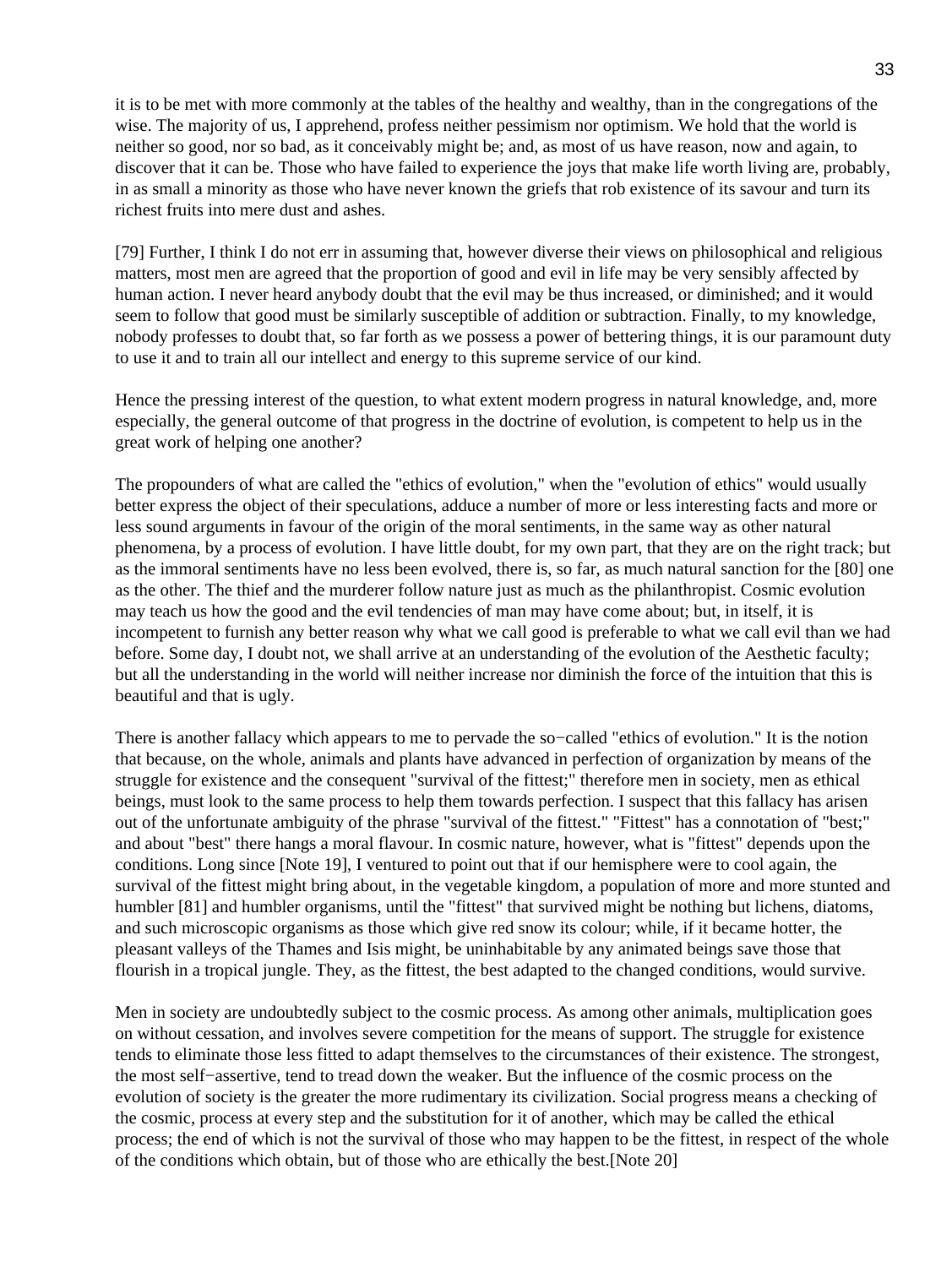As I have already urged, the practice of that which is ethically best−−what we call goodness or virtue−−involves a course of conduct which, in all [82] respects, is opposed to that which leads to success in the cosmic struggle for existence. In place of ruthless self−assertion it demands self−restraint; in place of thrusting aside, or treading down, all competitors, it requires that the individual shall not merely respect, but shall help his fellows; its influence is directed, not so much to the survival of the fittest, as to the fitting of as many as possible to survive. It repudiates the gladiatorial theory of existence. It demands that each man who enters into the enjoyment of the advantages of a polity shall be mindful of his debt to those who have laboriously constructed it; and shall take heed that no act of his weakens the fabric in which he has been permitted to live. Laws and moral precepts are directed to the end of curbing the cosmic process and reminding the individual of his duty to the community, to the protection and influence of which he owes, if not existence itself, at least the life of something better than a brutal savage.

It is from neglect of these plain considerations that the fanatical individualism [Note 21] of our time attempts to apply the analogy of cosmic nature to society. Once more we have a misapplication of the stoical injunction to follow nature; the duties of the individual to the state are forgotten, and his tendencies to self−assertion are dignified by the name of rights. It is seriously debated whether the members of a community are justified in using [83] their combined strength to constrain one of their number to contribute his share to the maintenance of it; or even to prevent him from doing his best to destroy it. The struggle for existence which has done such admirable work in cosmic nature, must, it appears, be equally beneficent in the ethical sphere. Yet if that which I have insisted upon is true; if the cosmic process has no sort of relation to moral ends; if the imitation of it by man is inconsistent with the first principles of ethics; what becomes of this surprising theory?

Let us understand, once for all, that the ethical progress of society depends, not on imitating the cosmic process, still less in running away from it, but in combating it. It may seem an audacious proposal thus to pit the microcosm against the macrocosm and to set man to subdue nature to his higher ends; but I venture to think that the great intellectual difference between the ancient times with which we have been occupied and our day, lies in the solid foundation we have acquired for the hope that such an enterprise may meet with a certain measure of success.

The history of civilization details the steps by which men have succeeded in building up an artificial world within the cosmos. Fragile reed as he may be, man, as Pascal says, is a thinking reed: [Note 22] there lies within him a fund of energy operating intelligently and so far akin to that which pervades the universe, that it is competent [84] to influence and modify the cosmic process. In virtue of his intelligence, the dwarf bends the Titan to his will. In every family, in every polity that has been established, the cosmic process in man has been restrained and otherwise modified by law and custom; in surrounding nature, it has been similarly influenced by the art of the shepherd, the agriculturist, the artisan. As civilization has advanced, so has the extent of this interference increased; until the organized and highly developed sciences and arts of the present day have endowed man with a command over the course of non−human nature greater than that once attributed to the magicians. The most impressive, I might say startling, of these changes have been brought about in the course of the last two centuries; while a right comprehension of the process of life and of the means of influencing its manifestations is only just dawning upon us. We do not yet see our way beyond generalities; and we are befogged by the obtrusion of false analogies and crude anticipations. But Astronomy, Physics, Chemistry, have all had to pass through similar phases, before they reached the stage at which their influence became an important factor in human affairs. Physiology, Psychology, Ethics, Political Science, must submit to the same ordeal. Yet it seems to me irrational to doubt that, at no distant period, they will work as great a revolution in the sphere of practice.

[85] The theory of evolution encourages no millennial anticipations. If, for millions of years, our globe has taken the upward road, yet, some time, the summit will be reached and the downward route will be commenced. The most daring imagination will hardly venture upon the suggestion that the power and the intelligence of man can ever arrest the procession of the great year.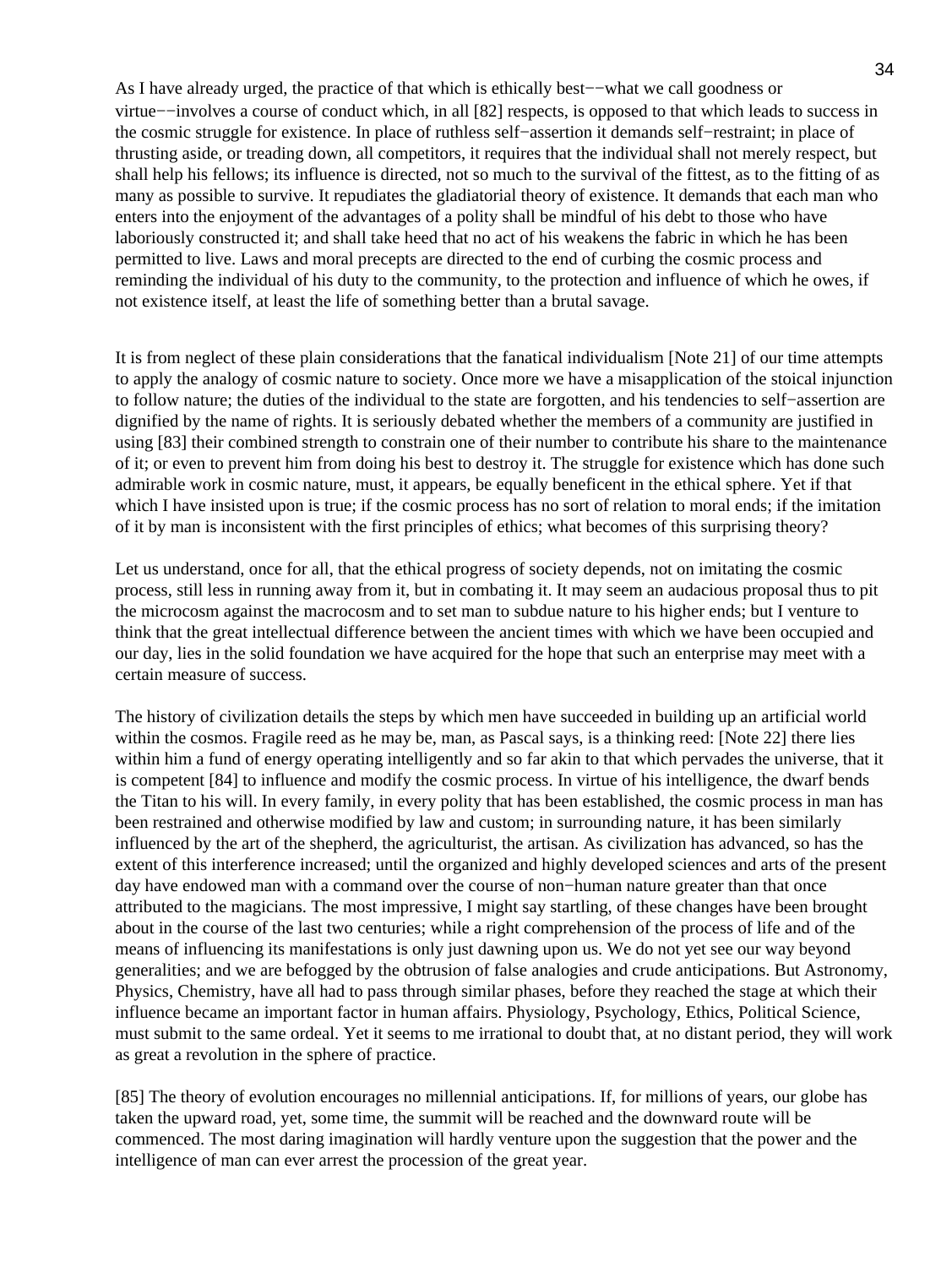Moreover, the cosmic nature born with us and, to a large extent, necessary for our maintenance, is the outcome of millions of years of severe training, and it would be folly to imagine that a few centuries will suffice to subdue its masterfulness to purely ethical ends. Ethical nature may count upon having to reckon with a tenacious and powerful enemy as long as the world lasts. But, on the other hand, I see no limit to the extent to which intelligence and will, guided by sound principles of investigation, and organized in common effort, may modify the conditions of existence, for a period longer than that now covered by history. And much may be done to change the nature of man himself. [Note 23] The intelligence which has converted the brother of the wolf into the faithful guardian of the flock ought to be able to do something towards curbing the instincts of savagery in civilized men.

But if we may permit ourselves at larger hope of abatement of the essential evil of the world than was possible to those who, in the infancy of [86] exact knowledge, faced the problem of existence more than a score of centuries ago, I deem it an essential condition of the realization of that hope that we should cast aside the notion that the escape from pain and sorrow is the proper object of life.

We have long since emerged from the heroic childhood of our race, when good and evil could be met with the same "frolic welcome;" the attempts to escape from evil, whether Indian or Greek, have ended in flight from the battle−field; it remains to us to throw aside the youthful overconfidence and the no less youthful discouragement of nonage. We are grown men, and must play the man

"...strong in will To strive, to seek, to find, and not to yield,"

cherishing the good that falls in our way, and bearing the evil, in and around us, with stout hearts set on diminishing it. So far, we all may strive in one faith towards one hope:

"... It may be that the gulfs will wash us down, It may be we shall touch the Happy Isles,

... but something ere the end, Some work of noble note may yet be done." [Note 24]

[187]

NOTES.

Note 1 (p. 49).

I have been careful to speak of the "appearance" of cyclical evolution presented by living things; for, on critical examination, it will be found that the course of vegetable and of animal life is not exactly represented by, the figure of a cycle which returns into itself. What actually happens, in all but the lowest organisms, is that one part of the growing germ (A) gives rise to tissues and organs; while another part (B) remains in its primitive condition, or is but slightly modified. The moiety A becomes the body of the adult and, sooner or later, perishes, while portions of the moiety B are detached and, as offspring, continue the life of the species. Thus, if we trace back an organism along the direct line of descent from its remotest ancestor, B, as a whole, has never suffered death; portions of it, only, have been cast off and died in each individual offspring.

Everybody is familiar with the way in which the "suckers" of a strawberry plant behave. A thin cylinder of living tissue keeps on growing at its free end, until it attains a considerable length. At [88] successive intervals, it develops buds which grow into strawberry plants; and these become independent by the death of the parts of the sucker which connect them. The rest of the sucker, however, may go on living and growing indefinitely, and, circumstances remaining favourable, there is no obvious reason why it should ever die. The living substance B, in a manner, answers to the sucker. If we could restore the continuity which was once possessed by the portions of B, contained in all the individuals of a direct line of descent, they would form a sucker, or stolon, on which these individuals would be strung, and which would never have wholly died.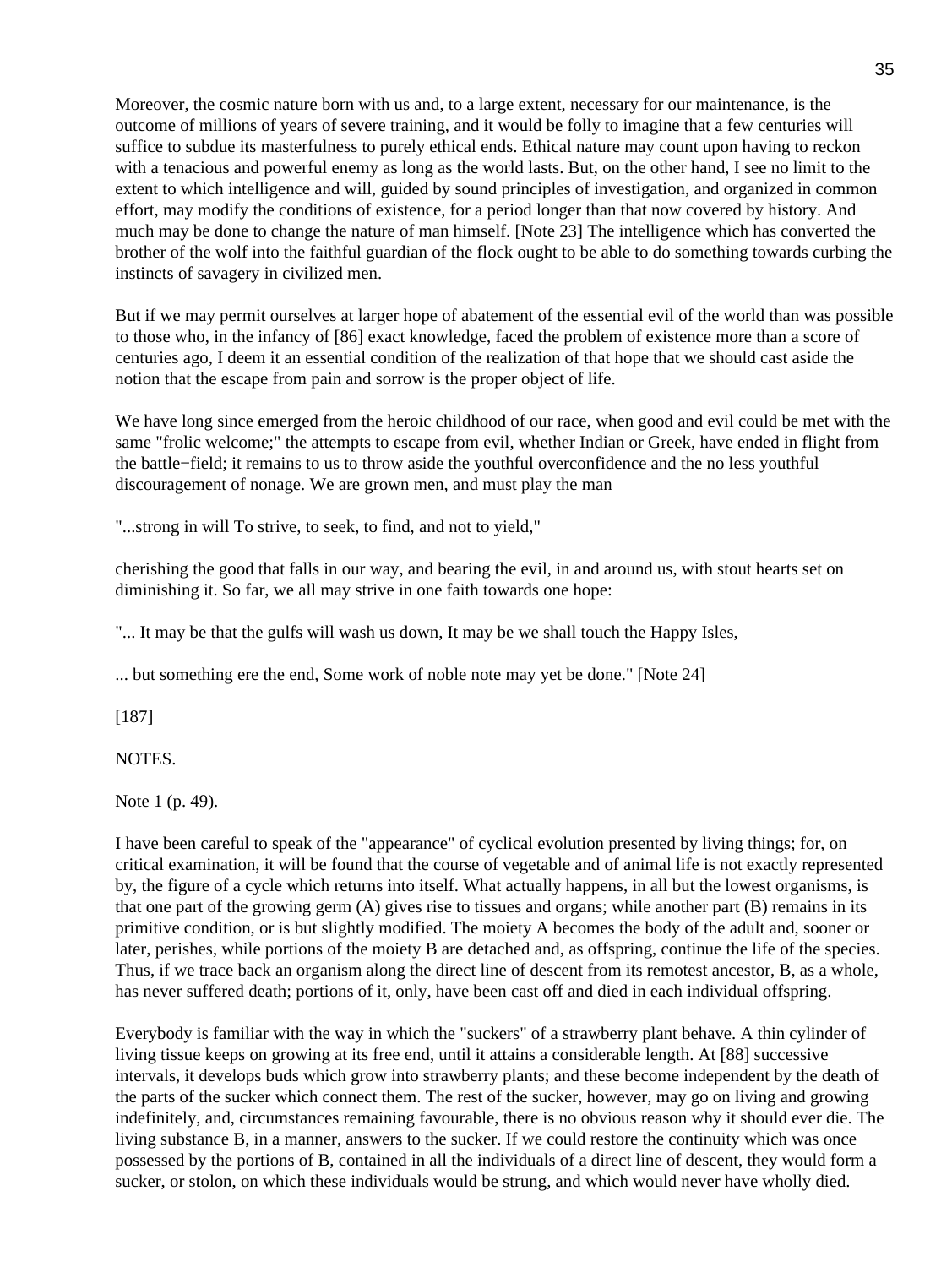A species remains unchanged so long as the potentiality of development resident in B remains unaltered; so long, e.g., as the buds of the strawberry sucker tend to become typical strawberry plants. In the case of the progressive evolution of a species, the developmental potentiality of B becomes of a higher and higher order. In retrogressive evolution, the contrary would be the case. The phenomena of atavism seem to show that retrogressive evolution that is, the return of a species to one or other of its earlier forms, is a possibility to be reckoned with. The simplification of structure, which is so common in the parasitic members of a group, however, does not properly come under this head. The worm−like, limbless Lernoea has no resemblance to any of the stages of development of the many−limbed active animals of the group to which it belongs. [89] Note 2 (p. 49).

Heracleitus says,[Greek phrase Potamo gar ouk esti dis embenai to suto] but, to be strictly accurate, the river remains, though the water of which it is composed changes−−just as a man retains his identity though the whole substance of his body is constantly shifting.

This is put very well by Seneca (Ep. lvii. i. 20, Ed. Ruhkopf): "Corpora nostra rapiuntur fluminum more, quidquid vides currit cum tempore; nihil ex his quae videmus manet. Ego ipse dum loquor mutari ista, mutatus sum. Hoc est quod ait Heraclitus 'In idem flumen bis non descendimus.' Manet idem fluminis nomen, aqua transmissa est. Hoc in amne manifestius est quam in homine, sed nos quoque non minus velox cursus praetervehit."

Note 3 (p. 55).

"Multa bona nostra nobis nocent, timoris enim tormentum memorin reducit, providentia anticipat. Nemo tantum praesentibus miser est." (Seneca, Ed. v. 7.)

Among the many wise and weighty aphorisms of the Roman Bacon, few sound the realities of life more deeply than "Multa bona nostra nobis nocent." If there is a soul of good in things evil, it is at least equally true that there is a soul of evil in things good: for things, like men, have "les defauts de leurs qualites." It is one of the last lessons one learns from experience, but not the least important, that a [90] heavy tax is levied upon all forms of success, and that failure is one of the commonest disguises assumed by blessings.

Note 4 (p. 60).

"There is within the body of every man a soul which, at the death of the body, flies away from it like a bird out of a cage, and enters upon a new life ... either in one of the heavens or one of the hells or on this earth. The only exception is the rare case of a man having in this life acquired a true knowledge of God. According to the pre−Buddhistic theory, the soul of such a man goes along the path of the Gods to God, and, being united with Him, enters upon an immortal life in which his individuality is not extinguished. In the latter theory his soul is directly absorbed into the Great Soul, is lost in it, and has no longer any independent existence. The souls of all other men enter, after the death of the body, upon a new existence in one or other of the many different modes of being. If in heaven or hell, the soul itself becomes a god or demon without entering a body; all superhuman beings, save the great gods, being looked upon as not eternal, but merely temporary creatures. If the soul returns to earth it may or may not enter a new body; and this either of a human being, an animal, a plant, or even a material object. For all these are possessed of souls, and there is no essential difference between these souls and the souls of men−−all being alike mere sparks of the Great Spirit, who is [91] the only real existence." (Rhys Davids, Hibbert Lectures, 1881, p. 83.)

For what I have said about Indian Philosophy, I am particularly indebted to the luminous exposition of primitive Buddhism and its relations to earlier Hindu thought, which is given by Prof. Rhys Davids in his remarkable Hibbert Lectures for 1881, and Buddhism (1890). The only apology I can offer for the freedom with which I have borrowed from him in these notes, is my desire to leave no doubt as to my indebtedness. I have also found Dr. Oldenberg's Buddha (Ed. 2, 1890) very helpful. The origin of the theory of transmigration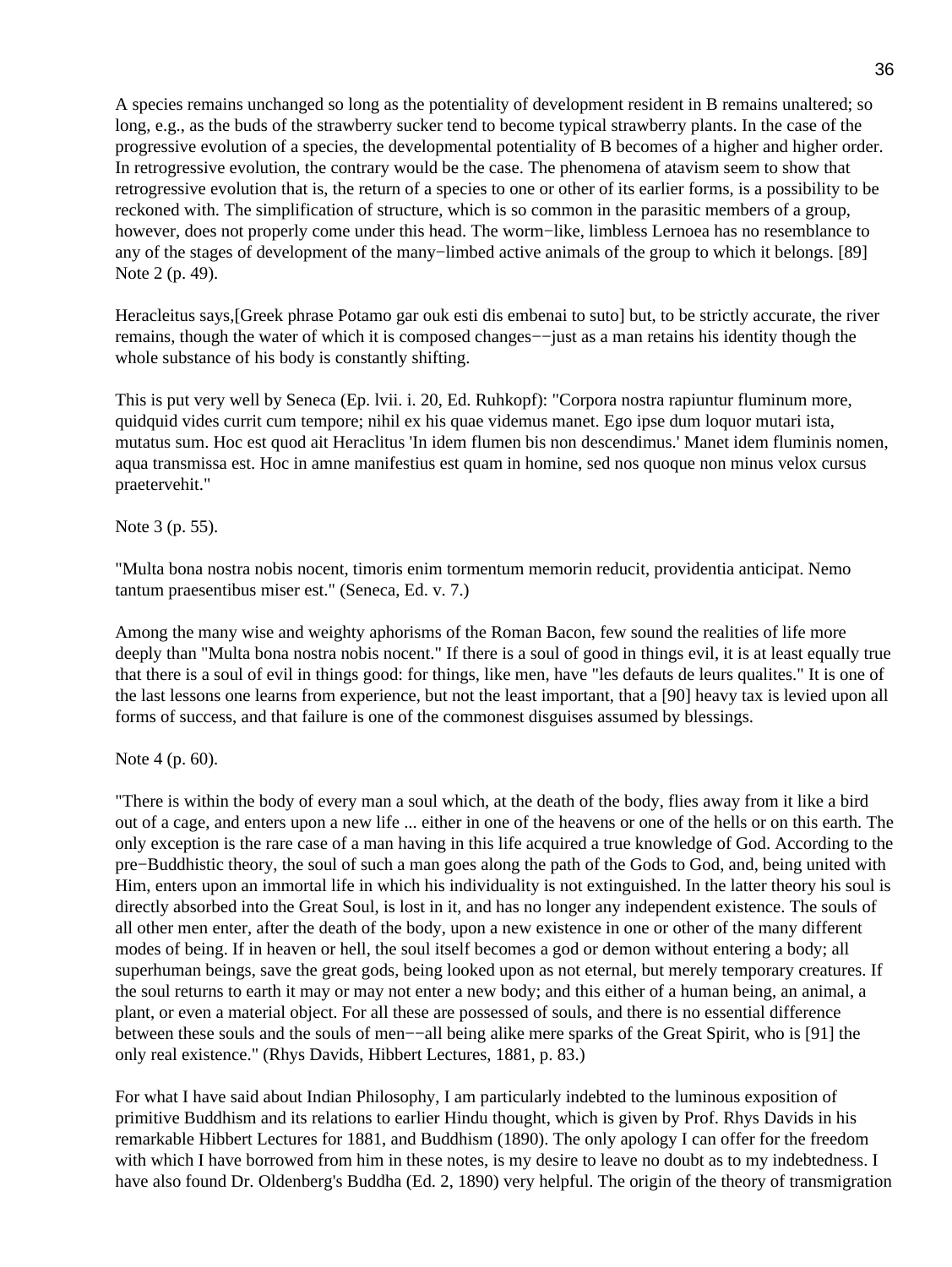stated in the above extract is an unsolved problem. That it differs widely from the Egyptian metempsychosis is clear. In fact, since men usually people the other world with phantoms of this, the Egyptian doctrine would seem to presuppose the Indian as a more archaic belief.

Prof. Rhys Davids has fully insisted upon the ethical importance of the transmigration theory. "One of the latest speculations now being put forward among ourselves would seek to explain each man's character, and even his outward condition in life, by the character he inherited from his ancestors, a character gradually formed during a practically endless series of past existences, modified only by the conditions into which he was born, those very conditions being also, in like manner, the last result of a practically endless series of past causes. Gotama's; speculation might be stated in the same words. But it attempted also to explain, in a way different from [92] that which would be adopted by the exponents of the modern theory, that strange problem which it is also the motive of the wonderful drama of the book of Job to explain−−the fact that the actual distribution here of good fortune, or misery, is entirely independent of the moral qualities which men call good or bad. We cannot wonder that a teacher, whose whole system was so essentially an ethical reformation, should have felt it incumbent upon him to seek an explanation of this apparent injustice. And all the more so, since the belief he had inherited, the theory of the transmigration of souls, had provided a solution perfectly sufficient to any one who could accept that belief." (Hibbert Lectures, p. 93.) I should venture to suggest the substitution of "largely" for "entirely" in the foregoing passage. Whether a ship makes a good or a bad voyage is largely independent of the conduct of the captain, but it is largely affected by that conduct. Though powerless before a hurricane he may weather a bad gale.

### Note 5 (P. 61).

The outward condition of the soul is, in each new birth, determined by its actions in a previous birth; but by each action in succession, and not by the balance struck after the evil has been reckoned off against the good. A good man who has once uttered a slander may spend a hundred thousand years as a god, in consequence of his goodness, and when the power of his good actions is exhausted, may be born [93] as a dumb man on account of his transgression; and a robber who has once done an act of mercy, may come to life in a king's body as the result of his virtue, and then suffer torments for ages in hell or as a ghost without a body, or be re−born many times as a slave or an outcast, in consequence of his evil life.

"There is no escape, according to this theory, from the result of any act; though it is only the consequences of its own acts that each soul has to endure. The force has been set in motion by itself and can never stop; and its effect can never be foretold. If evil, it can never be modified or prevented, for it depends on a cause already completed, that is now for ever beyond the soul's control. There is even no continuing consciousness, no memory of the past that could guide the soul to any knowledge of its fate. The only advantage open to it is to add in this life to the sum of its good actions, that it may bear fruit with the rest. And even this can only happen in some future life under essentially them same conditions as the present one: subject, like the present one, to old age, decay, and death; and affording opportunity, like the present one, for the commission of errors, ignorances, or sins, which in their turn must inevitably produce their due effect of sickness, disability, or woe. Thus is the soul tossed about from life to life, from billow to billow in the great ocean of transmigration. And there is no escape save for the very few, who, during their birth as men, attain to a right knowledge of the Great Spirit: and thus enter into immortality, or, as the later [94] philosophers taught, are absorbed into the Divine Essence." (Rhys Davids, Hibbert Lectures, pp. 85, 86.)

The state after death thus imagined by the Hindu philosophers has a certain analogy to the purgatory of the Roman Church; except that escape from it is dependent, not on a divine decree modified, it may be, by sacerdotal or saintly intercession, but by the acts of the individual himself; and that while ultimate emergence into heavenly bliss of the good, or well−prayed for, Catholic is professedly assured, the chances in favour of the attainment of absorption, or of Nirvana, by any individual Hindu are extremely small.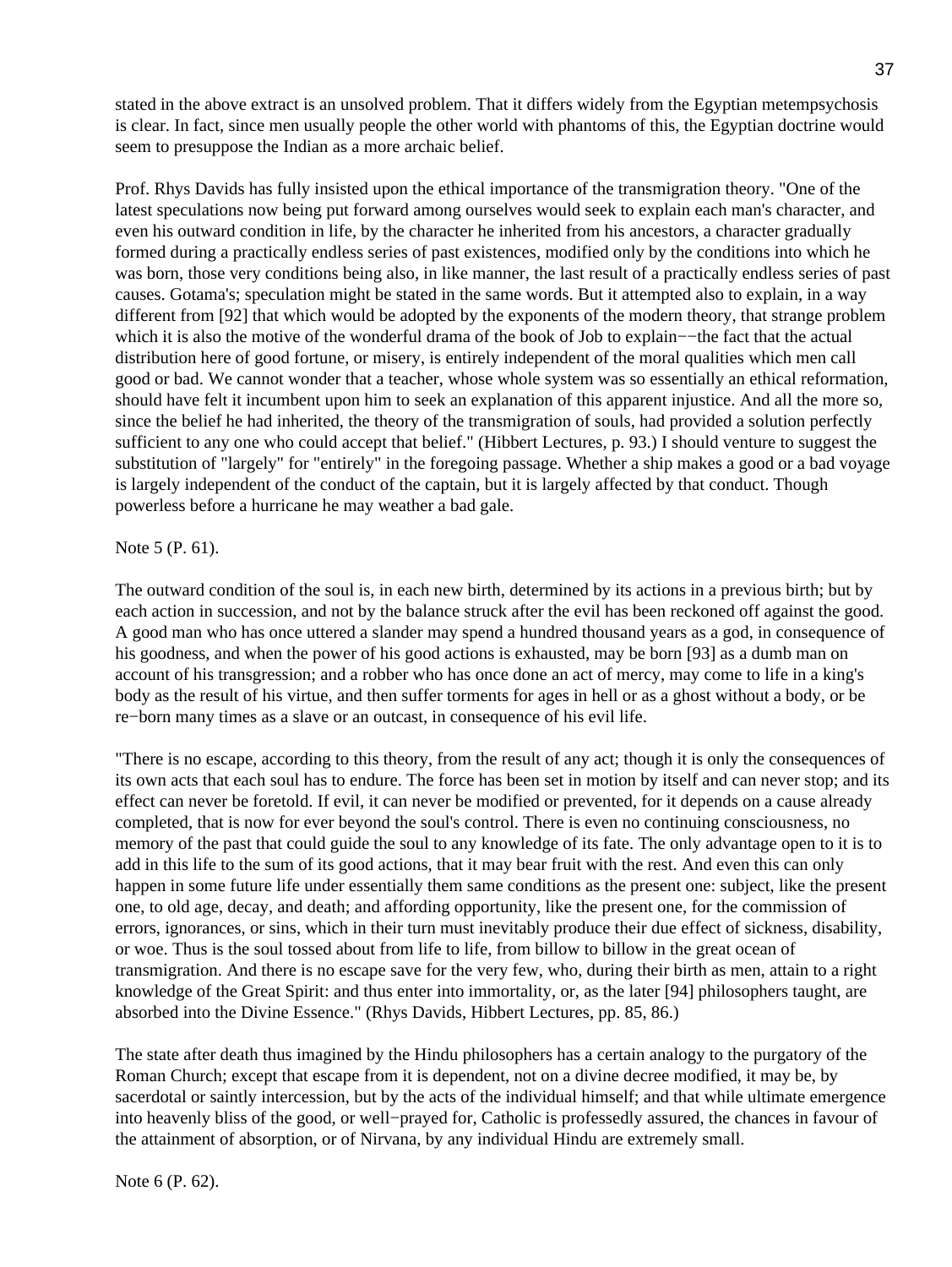"That part of the then prevalent transmigration theory which could not be proved false seemed to meet a deeply felt necessity, seemed to supply a moral cause which would explain the unequal distribution here of happiness or woe, so utterly inconsistent with the present characters of men." Gautama "still therefore talked of men's previous existence, but by no means in the way that he is generally represented to have done." What he taught was "the transmigration of character." He held that after the death of any being, whether human or not, there survived nothing at all but that being's "Karma," the result, that is, of its mental and bodily actions. Every individual, whether human or divine, was the last inheritor and the last result of the Karma of a long series of past individuals−−"a series [95] so long that its beginning is beyond the reach of calculation, and its end will be coincident with the destruction of the world." (Rhys Davids, Hibbert Lectures, p. 92.)

In the theory of evolution, the tendency of a germ to develop according to a certain specific type, e.g. of the kidney bean seed to grow into a plant having all the characters of Phaseolus vulgaris, is its "Karma." It is the "last inheritor and the last result" of all the conditions that have affected a line of ancestry which goes back for many millions of years to the time when life first appeared on the earth. The moiety B of the substance of the bean plant (see Note 1) is the last link in a once continuous chain extending from the primitive living substance: and the characters of the successive species to which it has given rise are the manifestations of its gradually modified Karma. As Prof. Rhys Davids aptly says, the snowdrop "is a snowdrop and not an oak, and just that kind of snowdrop, because it is the outcome of the Karma of an endless series of past existences." (Hibbert Lectures, p. 114.)

## Note 7 (p. 64).

"It is interesting to notice that the very point which is the weakness of the theory−−the supposed concentration of the effect of the Karma in one new being−−presented itself to the early Buddhists themselves as a difficulty. They avoided it, partly by explaining that it was a particular thirst in the creature dying (a craving, Tanha, which plays other [96] wise a great part in the Buddhist theory) which actually caused the birth of the new individual who was to inherit the Karma of the former one. But, how this too place, how the craving desire produced this effect, was acknowledged to be a mystery patent only to a Buddha." (Rhys Davids, Hibbert Lectures, P. 95.)

Among the many parallelisms of Stoicism and Buddhism, it is curious to find one for this Tanha, "thirst," or "craving desire" for life. Seneca writes (Epist. lxxvi. 18): "Si enim ullum aliud est bonum quam honestum, sequetur nos aviditas vitae aviditas rerum vitam instruentium: quod est intolerabile infinitum, vagum."

### Note 8 (P. 66).

"The distinguishing characteristic of Buddhism was that it started a new line, that it looked upon the deepest questions men have to solve from an entirely different standpoint. It swept away from the field of its vision the whole of the great soul theory which had hitherto so completely filled and dominated the minds of the superstitious and the thoughtful alike. For the first time in the history of the world, it proclaimed a salvation which each man could gain for himself and by himself, in this world, during this life, without any the least reference to God, or to Gods, either great or small. Like the Upanishads, it placed the first importance on knowledge; but it was no longer a knowledge of God, it was a clear perception of the real nature, as [97] they supposed it to be, of men and things. And it added to the necessity of knowledge, the necessity of purity, of courtesy, of uprightness, of peace and of a universal love far reaching, grown great and beyond measure." (Rhys Davids, Hibbert Lectures, p. 29.)

The contemporary Greek philosophy takes an analogous direction. According to Heracleitus, the universe was made neither by Gods nor men; but, from all eternity, has been, and to all eternity, will be, immortal fire, glowing and fading in due measure. (Mullach, Heracliti Fragmenta, 27.) And the part assigned by his successors, the Stoics, to the knowledge and the volition of the "wise man" made their Divinity (for logical thinkers) a subject for compliments, rather than a power to be reckoned with. In Hindu speculation the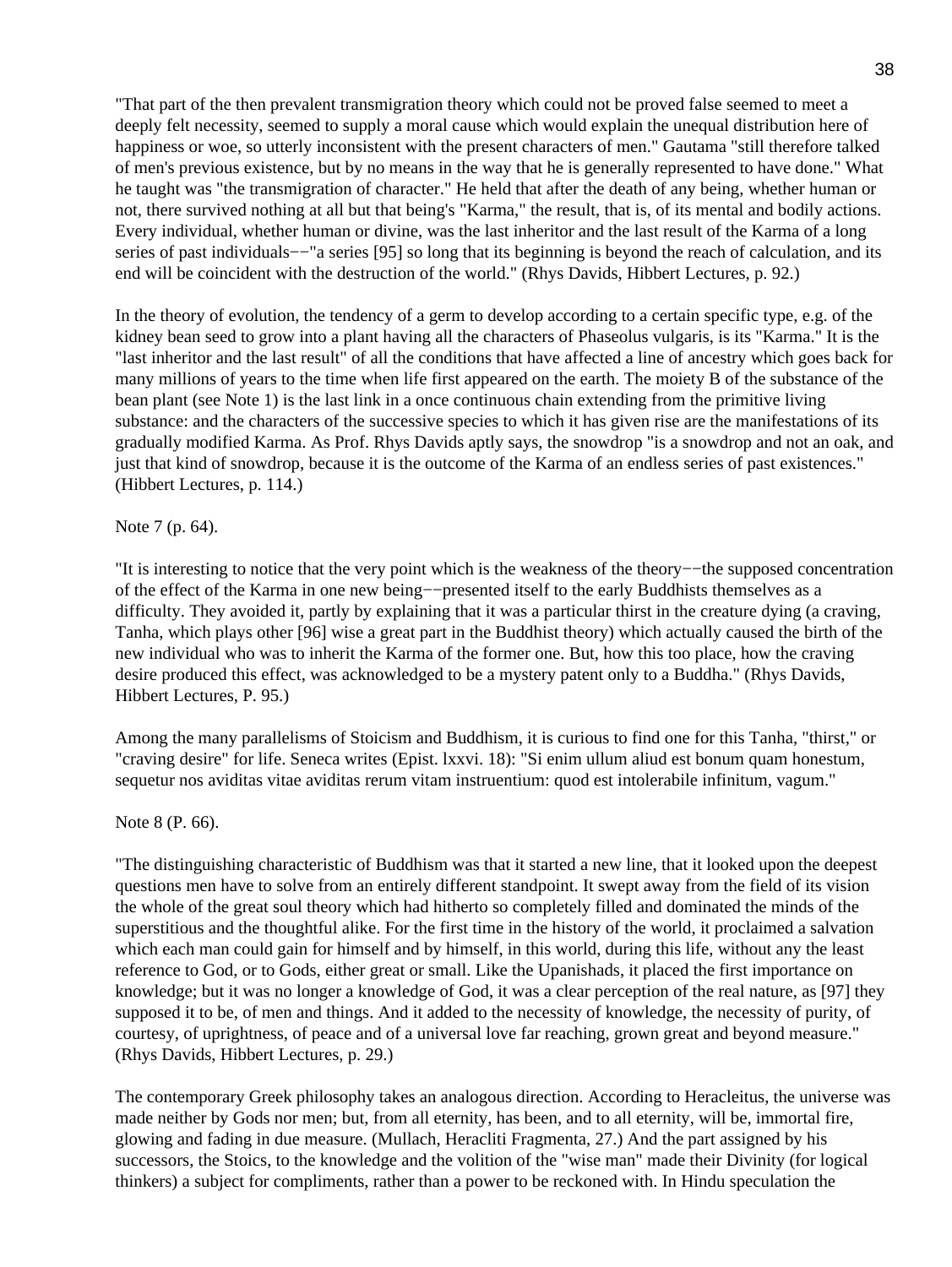"Arahat," still more the "Buddha," becomes the superior of Brahma; the stoical "wise man" is, at least, the equal of Zeus.

Berkeley affirms over and over again that no idea can be formed of a soul or spirit−−"If any man shall doubt of the truth of what is here delivered, let him but reflect and try if he can form any idea of power or active being; and whether he hath ideas of two principal powers marked by the names of will and understanding distinct from each other, as well as from a third idea of substance or being in general, with a relative notion of its supporting or being the subject of the aforesaid power, which is signified by the name soul or spirit. This is what some hold but, so far as I can see, the words will, soul, spirit, do not stand for different ideas or, in truth, for any idea at all, but for something which is very different from ideas, and which, being an agent, cannot be like unto or represented by Any idea whatever [though it must be owned at the same time, that we have some notion of soul, spirit, and the operations of the mind, such as willing, loving, hating, inasmuch as we know or understand the meaning of these words". (The Principles of Human Knowledge, lxxvi. See also sections lxxxix., cxxxv., cxlv.)

It is open to discussion, I think, whether it is possible to have "some notion" of that of which we can form no "idea."

Berkeley attaches several predicates to the "perceiving active being mind, spirit, soul or myself" (Parts I. II.) It is said, for example, to be "indivisible, incorporeal, unextended, and incorruptible." The predicate indivisible, though negative in form, has highly positive consequences. For, if "perceiving active being" is strictly indivisible, man's soul must be one with the Divine spirit: which is good Hindu or Stoical doctrine, but hardly orthodox Christian philosophy. If, on the other hand, the "substance" of active perceiving "being" is actually divided into the one Divine and innumerable human entities, how can the predicate "indivisible" be rigorously applicable to it?

Taking the words cited, as they stand, the amount to the denial of the possibility of any knowledge of substance. "Matter" having been resolved into mere affections of "spirit", "spirit" melts away into an admittedly inconceivable and unknowable [99] hypostasis of thought and power−−consequently the existence of anything in the universe beyond a flow of phenomena is a purely hypothetical assumption. Indeed a pyrrhonist might raise the objection that if "esse" is "percipi" spirit itself can have no existence except as a perception, hypostatized into a "self," or as a perception of some other spirit. In the former case, objective reality vanishes; in the latter, there would seem to be the need of an infinite series of spirits each perceiving the others.

It is curious to observe how very closely the phraseology of Berkeley sometimes approaches that of the Stoics: thus (cxlviii.) "It seems to be a general pretence of the unthinking herd that they cannot see God. . . But, alas, we need only open our eyes to see the Sovereign Lord of all things with a more full and clear view, than we do any of our fellow−creatures . . . we do at all times and in all places perceive manifest tokens of the Divinity: everything we see, hear, feel, or any wise perceive by sense, being a sign or effect of the power of God" . . . cxlix. "It is therefore plain, that nothing can be more evident to any one that is capable of the least reflection, than the existence of God, or a spirit who is intimately present to our minds, producing in them all that variety of ideas or sensations which continually affect us, on whom we have an absolute and entire dependence, in short, in whom we live and move and have our being." cl. "[But you will say hath Nature no share in the production of natural things, and must they all be ascribed to the immediate and sole operation of God? ... if by Nature is [100] meant some being distinct from God, as well as from the laws of nature and things perceived by sense, I must confess that word is to me an empty sound, without any intelligible meaning annexed to it.] Nature in this acceptation is a vain Chimaera introduced by those heathens, who had not just notions of the omnipresence and infinite perfection of God."

Compare Seneca (De Beneficiis, iv. 7):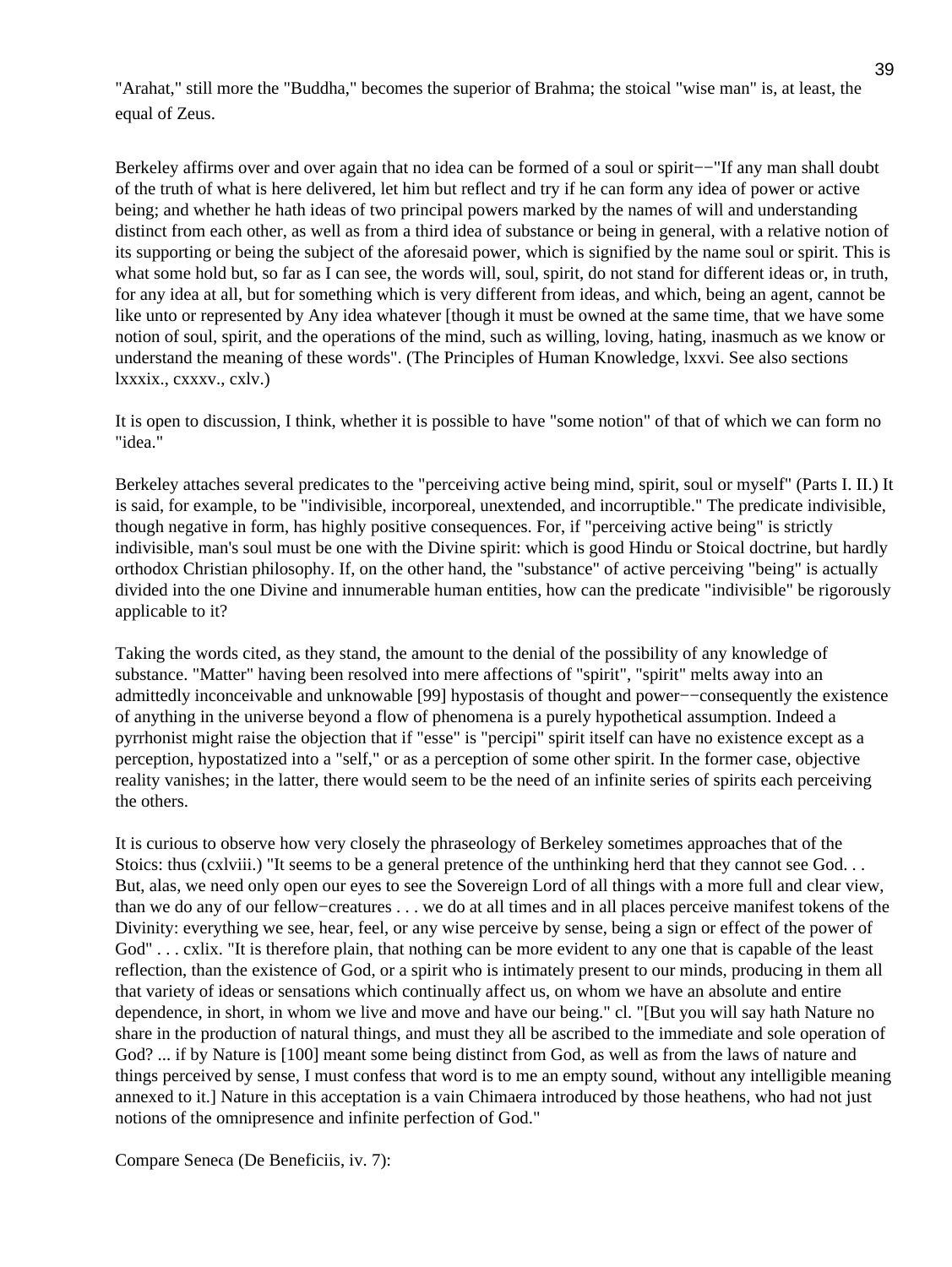"Natura, inquit, haec mihi praestat. Non intelligis te, quum hoc dicis, mutare Nomen Deo? Quid enim est aliud Natura quam Deus, et divina ratio, toti mundo et partibus ejus inserta? Quoties voles tibi licet aliter hunc auctorem rerum nostrarum compellare, et Jovem illum optimum et maximum rite dices, et tonantem, et statorem: qui non, ut historici tradiderunt, ex eo quod post votum susceptum acies Romanorum fugientum stetit, sed quod stant beneficio ejus omnina, stator, stabilitorque est: hunc eundem et fatum si dixeris, non mentieris, nam quum fatum nihil aliud est, quam series implexa causarum, ille est prima omnium causa, ea qua caeterae pendent." It would appear, therefore, that the good Bishop is somewhat hard upon the "heathen," of whose words his own might be a paraphrase.

There is yet another direction in which Berkeley's philosophy, I will not say agrees with Gautama's, but at any rate helps to make a fundamental dogma of Buddhism intelligible.

"I find I can excite ideas in my mind at pleasure, and vary and shift the scene as often as I think fit. It is no more than willing, and straightway this or that idea arises in my fancy: and by the same power [101] it is obliterated, and makes way for another. This making and unmaking of ideas doth very properly denominate the mind active. This much is certain and grounded on experience. . ." (Principles, xxviii.)

A good many of us, I fancy, have reason to think that experience tells them very much the contrary; and are painfully familiar with the obsession of the mind by ideas which cannot be obliterated by any effort of the will and steadily refuse to make way for others. But what I desire to point out is that if Gautama was equally confident that he could "make and unmake" ideas−−then, since he had resolved self into a group of ideal phantoms−−the possibility of abolishing self by volition naturally followed.

Note 9 (P. 68).

According to Buddhism, the relation of one life to the next is merely that borne by the flame of one lamp to the flame of another lamp which is set alight by it. To the "Arahat" or adept "no outward form, no compound thing, no creature, no creator, no existence of any kind, must appear to be other than a temporary collocation of its component parts, fated inevitably to be dissolved."−−(Rhys Davids, Hibbert Lectures, p. 211.)

The self is nothing but a group of phenomena held together by the desire of life; when that desire shall have ceased, "the Karma of that particular chain of lives will cease to influence any longer any distinct individual, and there will be no more birth; [102] for birth, decay, and death, grief, lamentation, and despair will have come, so far as regards that chain of lives, for ever to an end."

The state of mind of the Arahat in which the desire of life has ceased is Nirvana. Dr. Oldenberg has very acutely and patiently considered the various interpretations which have been attached to "Nirvana" in the work to which I have referred (pp. 285 et seq.). The result of his and other discussions of the question may I think be briefly stated thus:

1. Logical deduction from the predicates attached to the term "Nirvana" strips it of all reality, conceivability, or perceivability, whether by Gods or men. For all practical purposes, therefore, it comes to exactly the same thing as annihilation.

2. But it is not annihilation in the ordinary sense, inasmuch as it could take place in the living Arahat or Buddha.

3. And, since, for the faithful Buddhist, that which was abolished in the Arahat was the possibility of further pain, sorrow, or sin; and that which was attained was perfect peace; his mind directed itself exclusively to this joyful consummation, and personified the negation of all conceivable existence and of all pain into a positive bliss. This was all the more easy, as Gautama refused to give any dogmatic definition of Nirvana. There is something analogous in the way in which people commonly talk of the "happy release" of a man who has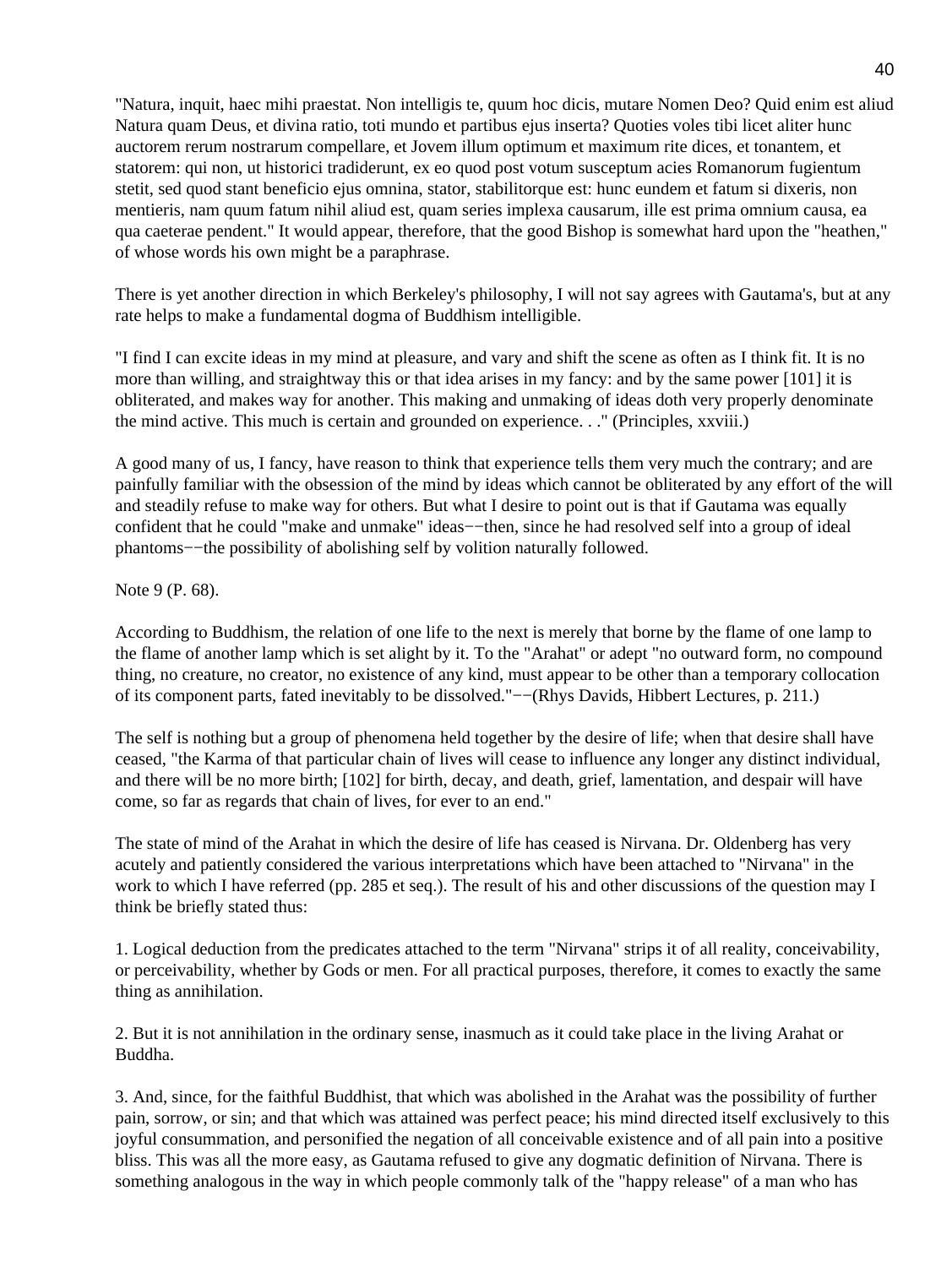been long suffering from mortal disease. According to their own views, it must always be extremely doubtful whether the man will be any happier after the "release" [103] than before. But they do not choose to look at the matter in this light.

The popular notion that, with practical, if not metaphysical, annihilation in view, Buddhism must needs be a sad and gloomy faith seems to be inconsistent with fact; on the contrary, the prospect of Nirvana fills the true believer, not merely with cheerfulness, but with an ecstatic desire to reach it.

Note 10 (P. 68.)

The influence of the picture of the personal qualities of Gautama, afforded by the legendary anecdotes which rapidly grew into a biography of the Buddha; and by the birth stories, which coalesced with the current folk−lore, and were intelligible to all the world, doubtless played a great part. Further, although Gautama appears not to have meddled with the caste system, he refused to recognize any distinction, save that of perfection in the way of salvation, among his followers; and by such teaching, no less than by the inculcation of love and benevolence to all sentient beings, he practically levelled every social, political, and racial barrier. A third important condition was the organization of the Buddhists into monastic communities for the stricter professors, while the laity were permitted a wide indulgence in practice and were allowed to hope for accommodation in some of the temporary abodes of bliss. With a few hundred thousand years of immediate paradise in sight, the average man could be content to shut his eyes to what might follow.

[104]

Note 11 (P. 69).

In ancient times it was the fashion, even among the Greeks themselves, to derive all Greek wisdom from Eastern sources; not long ago it was as generally denied that Greek philosophy had any connection, with Oriental speculation; it seems probable, however, that the truth lies between these extremes.

The Ionian intellectual movement does not stand alone. It is only one of several sporadic indications of the working of some powerful mental ferment over the whole of the area comprised between the Aegean and Northern Hindostan during the eighth, seventh, and sixth centuries before our era. In these three hundred years, prophetism attained its apogee among the Semites of Palestine; Zoroasterism grew and became the creed of a conquering race, the Iranic Aryans; Buddhism rose and spread with marvellous rapidity among the Aryans of Hindostan; while scientific naturalism took its rise among the Aryans of Ionia. It would be difficult to find another three centuries which have given birth to four events of equal importance. All the principal existing religions of mankind have grown out of the first three: while the fourth is the little spring, now swollen into the great stream of positive science. So far as physical possibilities go, the prophet Jeremiah and the oldest Ionian philosopher might have met and conversed. If they had done so, they would probably have disagreed a good deal; and it is interesting to reflect that their discussions might have [105] embraced Questions which, at the present day, are still hotly controverted.

The old Ionian philosophy, then, seems to be only one of many results of a stirring of the moral and intellectual life of the Aryan and the Semitic populations of Western Asia. The conditions of this general awakening were doubtless manifold; but there is one which modern research has brought into great prominence. This is the existence of extremely ancient and highly advanced societies in the valleys of the Euphrates and of the Nile.

It is now known that, more than a thousand−−perhaps more than two thousand−−years before the sixth century B.C., civilization had attained a relatively high pitch among the Babylonians and the Egyptians. Not only had painting, sculpture, architecture, and the industrial arts reached a remarkable development; but in Chaldaea, at any rate, a vast amount of knowledge had been accumulated and methodized, in the departments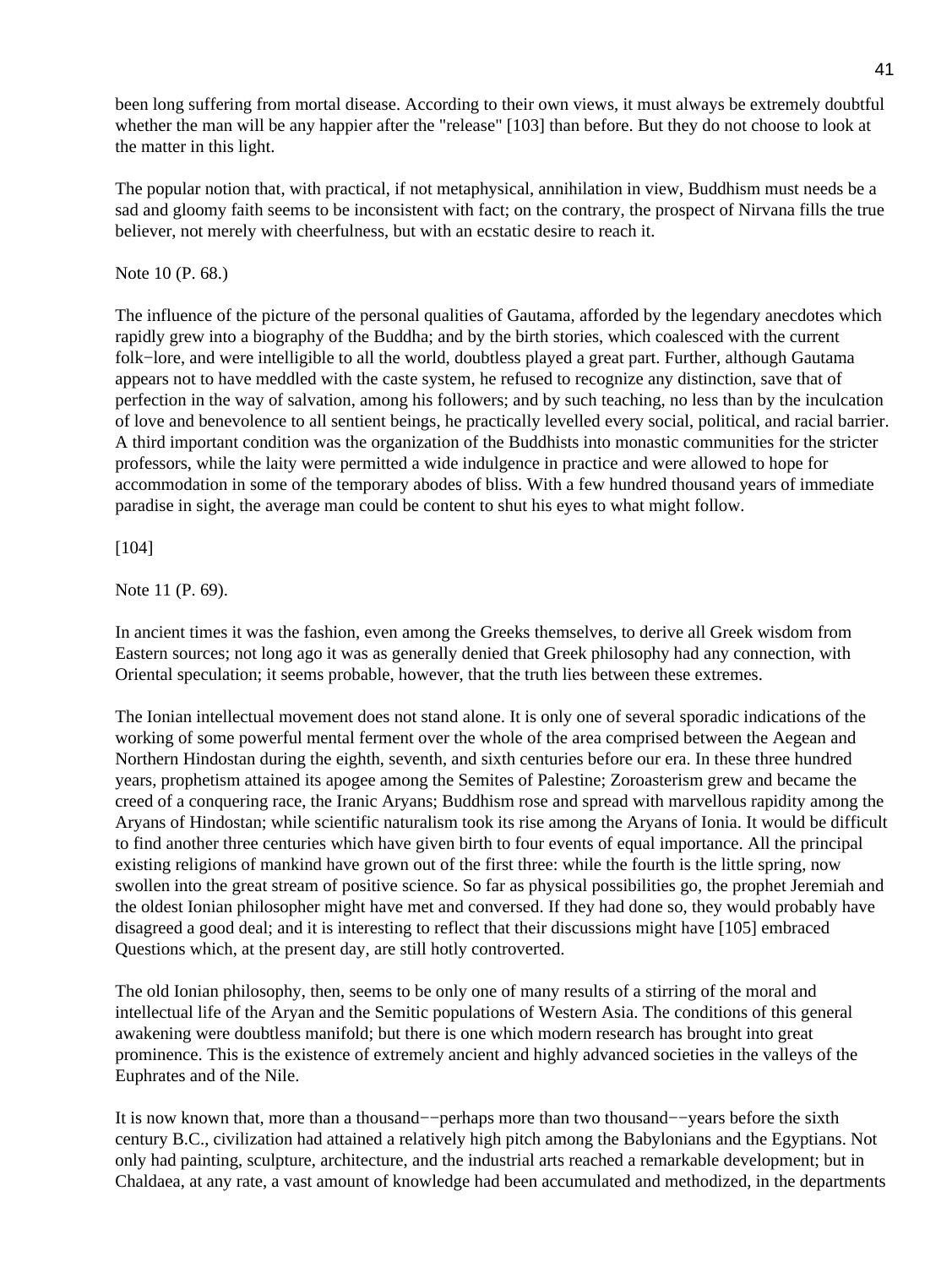of grammar, mathematics, astronomy, and natural history. Where such traces of the scientific spirit are visible, naturalistic speculation is rarely far off, though, so far as I know, no remains of an Accacian, or Egyptian, philosophy, properly so called, have yet been recovered.

Geographically, Chaldaea occupied a central position among the oldest seats of civilization. Commerce, largely aided by the intervention of those colossal pedlars, the Phoenicians, had brought Chaldaea into connection with all of them, for a thousand years before the epoch at present under consideration. And in the ninth, eighth and seventh [106] centuries, the Assyrian, the depositary of Chaldaean civilization, as the Macedonian and the Roman, at a later date, were the depositories of Greek culture, had added irresistible force to the other agencies for the wide distribution of Chaldaean literature, art, and science.

I confess that I find it difficult to imagine that the Greek immigrant−−who stood in somewhat the same relation to the Babylonians and the Egyptians as the later Germanic barbarians to the Romans of the Empire−−should not have been immensely influenced by the new life with which they became acquainted. But there is abundant direct evidence of the magnitude of this influence in certain spheres. I suppose it is not doubted that the Greek went to school with the Oriental for his primary instruction in reading, writing, and arithmetic; and that Semitic theology supplied him with some of his mythological lore. Nor does there now seem to be any question about the large indebtedness of Greek art to that of Chaldaea and that of Egypt.

But the manner of that indebtedness is very instructive. The obligation is clear, but its limits are no less definite. Nothing better exemplifies the indomitable originality of the Greeks than the relations of their art to that of the Orientals. Far from being subdued into mere imitators by the technical excellence of their teachers, they lost no time in bettering the instruction they received, using their models as mere stepping stones on the way to those unsurpassed and unsurpassable achievements which are all their own. The shibboleth of Art is [107] the human figure. The ancient Chaldaeans and Egyptians, like the modern Japanese, did wonders in the representation of birds and quadrupeds; they even attained to something more than respectability in human portraiture. But their utmost efforts never brought them within range of the best Greek embodiments of the grace of womanhood, or of the severer beauty of manhood.

It is worth while to consider the probable effect upon the acute and critical Greek mind of the conflict of ideas, social, political, and theological, which arose out of the conditions of life in the Asiatic colonies. The Ionian polities had passed through the whole gamut of social and political changes, from patriarchal and occasionally oppressive kingship to rowdy and still more burdensome mobship−−no doubt with infinitely eloquent and copious argumentation, on both sides, at every stage of their progress towards that arbitrament of force which settles most political questions. The marvellous speculative faculty, latent in the Ionian, had come in contact with Mesopotamian, Egyptian, Phoenician theologies and cosmogonies; with the illuminati of Orphism and the fanatics and dreamers of the Mysteries; possibly with Buddhism and Zoroasterism; possibly even with Judaism. And it has been observed that the mutual contradictions of antagonistic supernaturalisms are apt to play a large part among the generative agencies of naturalism.

Thus, various external influences may have contributed to the rise of philosophy among the Ionian Greeks of the sixth century. But the assimilative [108] capacity of the Greek mind−−its power of Hellenizing whatever it touched−−has here worked so effectually, that, so far as I can learn, no indubitable traces of such extraneous contributions are now allowed to exist by the most authoritative historians of Philosophy. Nevertheless, I think it must be admitted that the coincidences between the Heracleito−stoical doctrines and those of the older Hindu philosophy are extremely remarkable. In both, the cosmos pursues an eternal succession of cyclical changes. The great year, answering to the Kalpa, covers an entire cycle from the origin of the universe as a fluid to its dissolution in fire−−"Humor initium, ignis exitus mundi," as Seneca has it. In both systems, there is immanent in the cosmos a source of energy, Brahma, or the Logos, which works according to fixed laws. The individual soul is an efflux of this world−spirit, and returns to it. Perfection is attainable only by individual effort, through ascetic discipline, and is rather a state of painlessness than of happiness; if indeed it can be said to be a state of anything, save the negation of perturbing emotion. The hatchment motto "In Coelo Quies"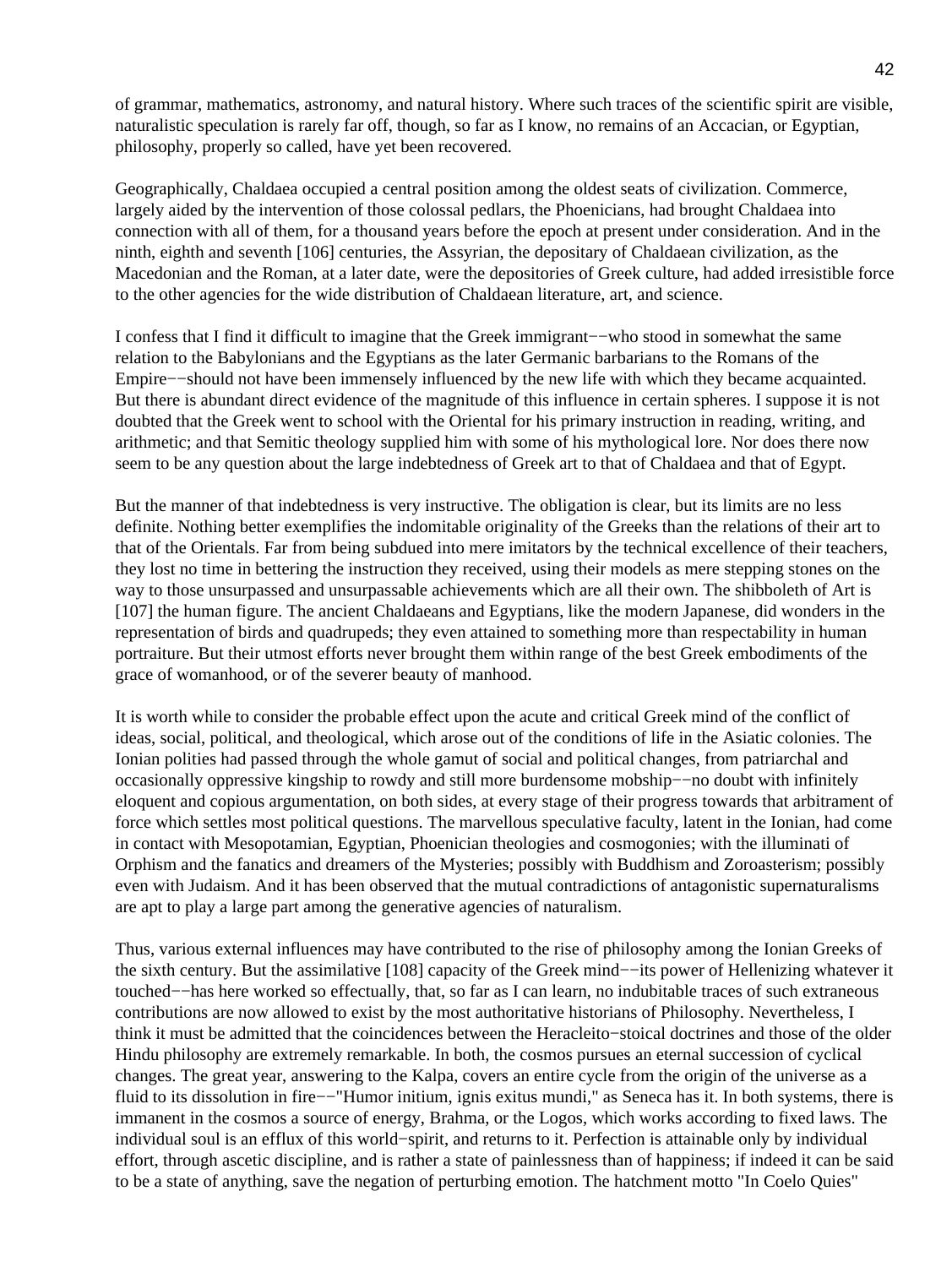would serve both Hindu and Stoic; and absolute quiet is not easily distinguishable from annihilation.

Zoroasterism, which, geographically, occupies a position intermediate between Hellenism and Hinduism, agrees with the latter in recognizing the essential evil of the cosmos; but differs from both in its intensely anthropomorphic personification of the two antagonistic principles, to the one of which it ascribes all the good; and, to the other, all the evil.

[109] In fact, it assumes the existence of two worlds, one good and one bad; the latter created by the evil power for the purpose of damaging the former. The existing cosmos is a mere mixture of the two, and the "last judgment" is a root−and−branch extirpation of the work of Ahriman.

Note 12 (p. 69).

There is no snare in which the feet of a modern student of ancient lore are more easily entangled, than that which is spread by the similarity of the language of antiquity to modern modes of expression. I do not presume to interpret the obscurest of Greek philosophers; all I wish is to point out, that his words, in the sense accepted by competent interpreters, fit modern ideas singularly well.

So far as the general theory of evolution goes there is no difficulty. The aphorism about the river; the figure of the child playing on the shore; the kingship and fatherhood of strife, seem decisive. The [Greek phrase osod ano kato mie] expresses, with singular aptness, the cyclical aspect of the one process of organic evolution in individual plants and animals: yet it may be a question whether the Heracleitean strife included any distinct conception of the struggle for existence. Again, it is tempting to compare the part played by the Heracleitean "fire" with that ascribed by the moderns to heat, or rather to that cause of motion of which heat is one expression; and a little ingenuity might find a foreshadowing of the doctrine of the conservation of energy, in the saying [110] that all the things are changed into fire and fire into all things, as gold into goods and goods into gold.

Note 13 (p. 71).

Pope's lines in the Essay on Man(Ep. i. 267−8),

All are but parts of one stupendous whole, Whose body Nature is, and God the soul,"

simply paraphrase Seneca's "quem in hoc mundo locum deus obtinet, hunc in homine animus: quod est illic materia, id nobis corpus est."−−(Ep. lxv. 24); which again is a Latin version of the old Stoical doctrine, [Greek phrase eis apan tou kosou meros diekei o nous, kataper aph emon e psuche].

So far as the testimony for the universality of what ordinary people call "evil" goes, there is nothing better than the writings of the Stoics themselves. They might serve, as a storehouse for the epigrams of the ultra−pessimists. Heracleitus (circa 500 B.C.) says just as hard things about ordinary humanity as his disciples centuries later; and there really seems no need to seek for the causes of this dark view of life in the circumstances of the time of Alexander's successors or of the early Emperors of Rome. To the man with an ethical ideal, the world, including himself, will always seem full of evil.

Note 14 (P. 73).

I use the well−known phrase, but decline responsibility for the libel upon Epicurus, whose doctrines [111] were far less compatible with existence in a style than those of the Cynics. If it were steadily borne in mind that the conception of the "flesh" as the source of evil, and the great saying "Initium est salutis notitia peccati," are the property of Epicurus, fewer illusions about Epicureanism would pass muster for accepted truth.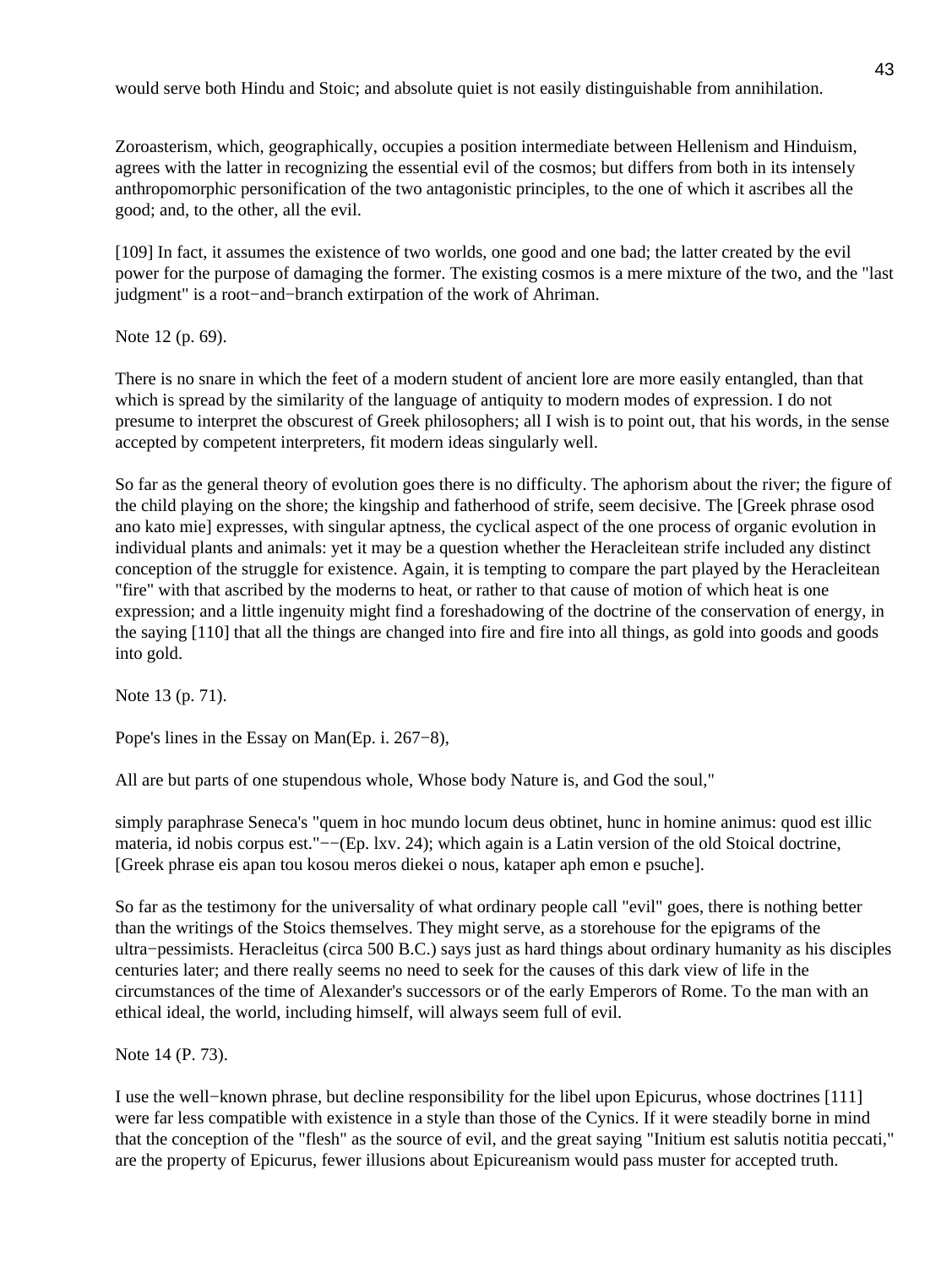# The Legal Small Print 44

Note 15 (P. 75).

The Stoics said that man was a [Greek phrase zoon logikon politikon philallelon], or a rational, a political, and an altruistic or philanthropic animal. In their view, his higher nature tended to develop in these three directions, as a plant tends to grow up into its typical form. Since, without the introduction of any consideration of pleasure or pain, whatever thwarted the realization of its type by the plant might be said to be bad, and whatever helped it good; so virtue, in the Stoical sense, as the conduct which tended to the attainment of the rational, political, and philanthropic ideal, was good in itself, and irrespectively of its emotional concomitants.

Man is an "animal sociale communi bono genitum." The safety of society depends upon practical recognition of the fact. "Salva autem esse societas nisi custodia et amore partium non possit," says Seneca. (De. Ira, ii. 31.)

Note 16 (P. 75).

The importance of the physical doctrine of the Stoics lies in its clear recognition of the universality [112] of the law of causation, with its corollary, the order of nature: the exact form of that order is an altogether secondary consideration.

Many ingenious persons now appear to consider that the incompatibility of pantheism, of materialism, and of any doubt about the immortality oxf the soul, with religion and morality, is to be held as an axiomatic truth. I confess that I have a certain difficulty in accepting this dogma. For the Stoics were notoriously materialists and pantheists of the most extreme character; and while no strict Stoic believed in the eternal duration of the individual soul, some even denied its persistence after death. Yet it is equally certain that of all gentile philosophies, Stoicism exhibits the highest ethical development, is animated by the most religious spirit, and has exerted the profoundest influence upon the moral and religious development not merely of the best men among the Romans, but among the moderns down to our own day.

Seneca was claimed as a Christian and placed among the saints by the fathers of the early Christian Church; and the genuineness of a correspondence between him and the apostle Paul has been hotly maintained in our own time, by orthodox writers. That the letters, as we possess them, are worthless forgeries is obvious; and writers as wide apart as Baur and Lightfoot agree that the whole story is devoid of foundation.

The dissertation of the late Bishop of Durham (Epistle to the Philippians) is particularly worthy of study, apart from this question, on account of [113] evidence which it supplies of the numerous similarities of thought between Seneca and the writer of the Pauline epistles. When it is remembered that the writer of the Acts puts a quotation from Aratus, or Cleanthes, into the mouth of the apostle; and that Tarsus was a great seat of philosophical and especially stoical learning (Chrysippus himself was a native of the adjacent town of Soli), there is no difficulty in understanding the origin of these resemblances. See, on this subject, Sir Alexander Grant's dissertation in his edition of The Ethics of Aristotle (where there is an interesting reference to the stoical character of Bishop Butler's ethics), the concluding pages of Dr. Weygoldt's instructive little work Die Philosophie der Stoa, and Aubertin's Seneque et Saint Paul.

It is surprising that a writer of Dr. Lightfoot's stamp should speak of Stoicism as a philosophy of "despair." Surely, rather, it was a philosophy of men who, having cast off all illusions, and the childishness of despair among them, were minded to endure in patience whatever conditions the cosmic process might create, so long as those conditions were compatible with the progress towards virtue, which alone, for them, conferred a worthy object on existence. There is no note of despair in the stoical declaration that the perfected "wise man" is the equal of Zeus in everything but the duration of his existence. And, in my judgment, there is as little pride about it, often as it serves for the text of discourses on stoical arrogance. Grant the stoical postulate that there is no good except virtue; grant that [114] the perfected wise man is altogether virtuous, in consequence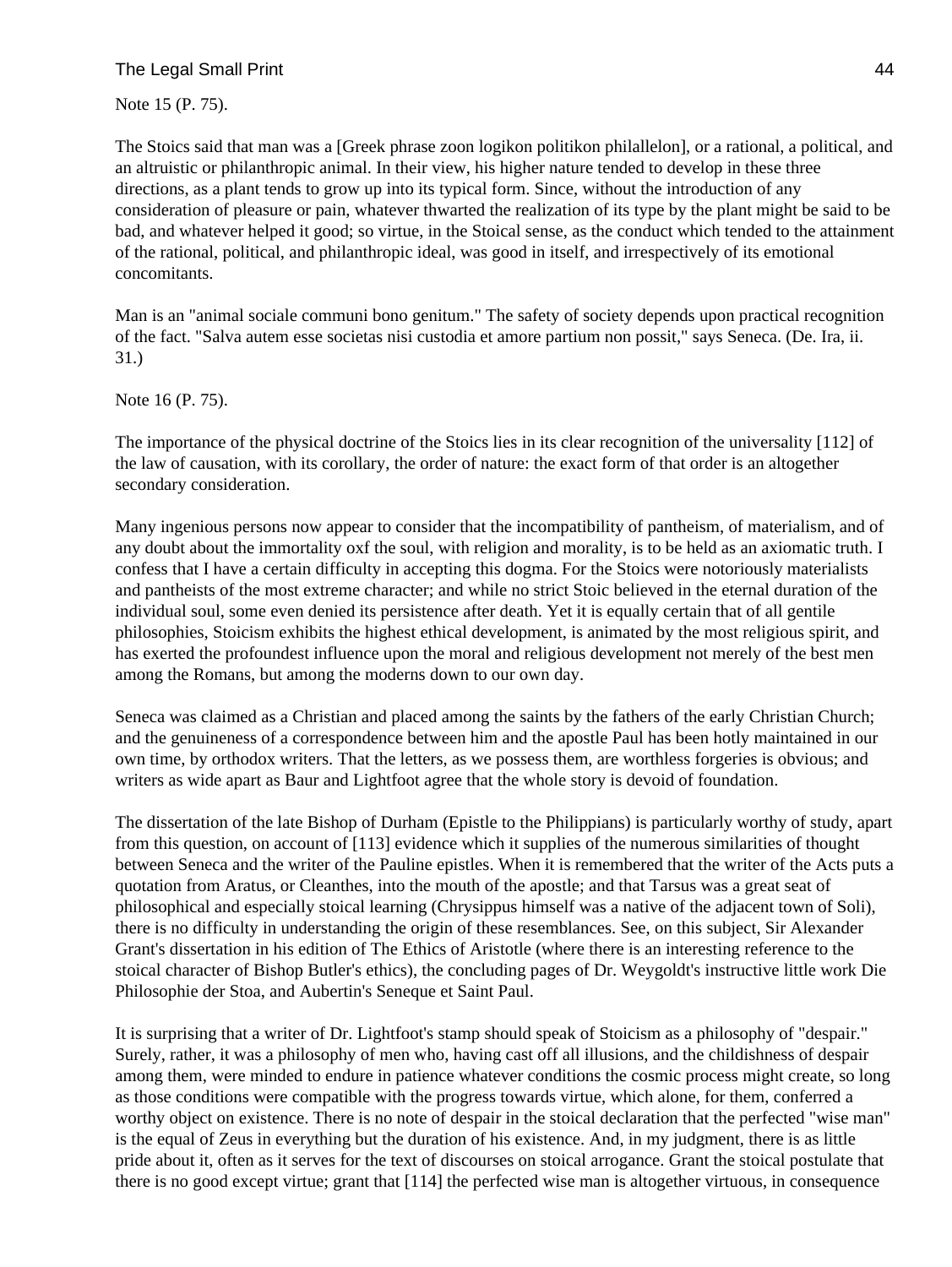of being guided in all things by the reason, which is an effluence of Zeus, and there seems no escape from the stoical conclusion.

Note 17 (p. 76).

Our "Apathy" carries such a different set of connotations from its Greek original that I have ventured on using the latter as a technical term.

Note 18 (P. 77).

Many of the stoical philosophers recommended their disciples to take an active share in public affairs; and in the Roman world, for several centuries, the best public men were strongly inclined to Stoicism. Nevertheless, the logical tendency of Stoicism seems to me to be fulfilled only in such men as Diogenes and Epictetus.

Note 19 (P. 80).

"Criticisms on the Origin of Species," 1864. Collected Essays, vol. ii. p. 91.[1894.]

Note 20 (P. 81).

Of course, strictly speaking, social life, and the ethical process in virtue of which it advances towards perfection, Are part and parcel of the general process of evolution, just as the gregarious habit of in [115] numerable plants and animals, which has been of immense advantage to them, is so. A hive of bees is an organic polity, a society in which the part played by each member is determined by organic necessities. Queens, workers, and drones are, so to speak, castes, divided from one another by marked physical barriers. Among birds and mammals, societies are formed, of which the bond in many cases seems to be purely psychological; that is to say, it appears to depend upon the liking of the individuals for one another's company. The tendency of individuals to over self−assertion is kept down by fighting. Even in these rudimentary forms of society, love and fear come into play, and enforce a greater or less renunciation of self–will. To this extent the general cosmic process begins to be checked by a rudimentary ethical process, which is, strictly speaking, part of the former, just as the "governor" in a steam−engine is part of the mechanism of the engine.

Note 21 (p. 82).

See "Government: Anarchy or Regimentation," Collected Essays, vol. i. pp. 413−418. It is this form of political philosophy to which I conceive the epithet of "reasoned savagery" to be strictly applicable.[1894.]

Note 22 (p. 83).

"L'homme n'est qu'un roseau, le plus faible de la nature, mais c'est un roseau pensant. Il ne faut [116] pas que l'univers entier s'arme pour l'ecraser. Une vapour, une goutte d'eau, suffit pour le tuer. Mais quand l'univers l'ecraserait, l'homme serait encore plus noble que ce qui le tue, parce qu'il sait qu'il muert; et l'avantage que l'univers a sur lui, l'univers n'en sait rien."−−Pensees de Pascal.

Note 23 (p. 85).

The use of the word "Nature" here may be criticised. Yet the manifestation of the natural tendencies of men is so profoundly modified by training that it is hardly too strong. Consider the suppression of the sexual instinct between near relations.

Note 24 (p. 86).